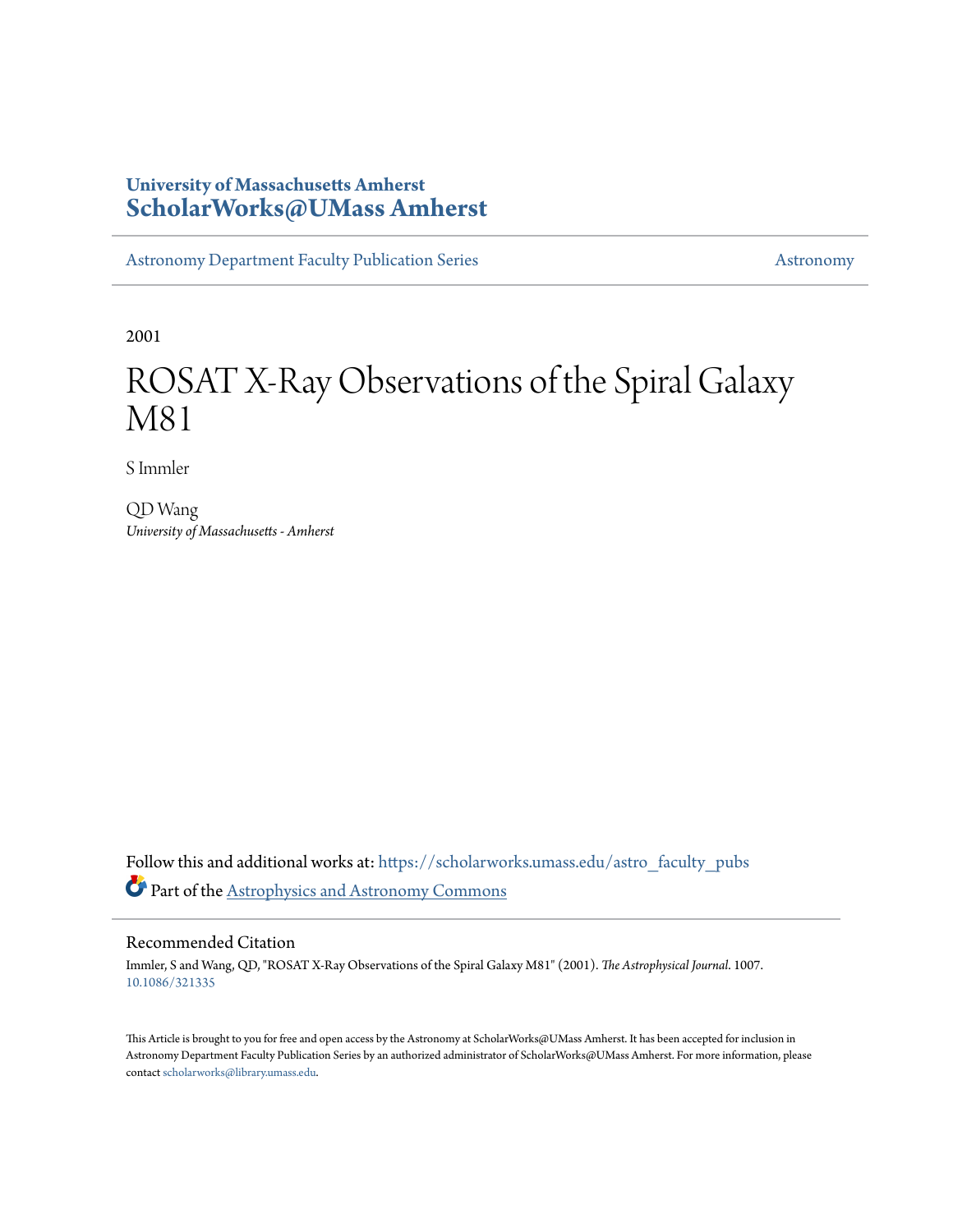# ROSAT X-Ray Observations of the Spiral Galaxy M81

Stefan Immler & Q. Daniel Wang

Astronomy Department, University of Massachusetts, Amherst, MA 01003 immler@astro.umass.edu & wqd@astro.umass.edu

# ABSTRACT

We present results from the analysis of deep ROSAT HRI and PSPC observations of the spiral galaxy M81. The inferred total (0.5–2 keV band) luminosity of M81 is  $\sim 3 \times 10^{40}$  ergs s<sup>-1</sup>, excluding the contribution from identified interlopers found within the  $D_{25}$  ellipse. The nucleus of the galaxy alone accounts for about 65% of this luminosity. The rest is due to 26 other X-ray sources (contributing  $\sim 10\%$ ) and to apparently diffuse emission, which is seen across much of the galactic disk and is particularly bright in the bulge region around the nucleus. Spectral analysis further gives evidence for a soft component, which can be characterized by a two-temperature optically thin plasma with temperature at  $\sim 0.15$  keV and 0.60 keV and an absorption of the Galactic foreground only. These components, accounting for  $\sim$  13% of the X-ray emission from the region, apparently arise in a combination of hot gas and faint discrete sources. We find interesting spatial coincidences of luminous  $(10^{37}-10^{40} \text{ ergs s}^{-1})$  and variable X-ray sources with shock-heated optical nebulae. Three of them are previously classified as supernova remnant candidates. The other one is far off the main body of M81, but is apparently associated with a dense H I concentration produced most likely by the tidal interactions of the galaxy with its companions. These associations suggest that such optical nebulae may be powered by outflows from luminous X-ray binaries, which are comparable to, or more luminous than, Galactic 'microquasars'.

Subject headings: galaxies: general—galaxies: spiral—X-rays: general—X-rays: galaxies—X-rays: ISM

#### 1. Introduction

'Normal' galaxies of all morphological types are known to be X-ray emitters, with luminosities in the soft  $(\sim 0.2-3.5 \text{ keV})$  X-ray band ranging from  $10^{38}$  to some  $10^{41}$  ergs s<sup>-1</sup> (Fabbiano 1989). Despite this band being a relatively small part of the electromagnetic spectrum and the X-ray output representing only a small fraction of the bolometric luminosity of a galaxy, X-ray observations are uniquely suited to studying various astrophysical phenomena elusive in other wavelength regimes. Whereas the overall emission of a galaxy is dominated by stars in the optical and reprocessed stellar emission in the infrared, X-ray emission is primarily related to the high-energy phenomena associated with end-products of stars: accreting compact objects, supernova remnants, and the shockheated hot interstellar medium.

M81 (Table 1) is an ideal test-bed for our understanding of the X-ray emission components in early-type spirals since it is the nearest such galaxy outside of the Local Group. It is located in a direction with relatively low Galactic absorption  $(N_{\rm H} = 4 \times 10^{20} \text{ cm}^{-2})$ ; Dickey & Lockman 1990), considerably lower than that along the line-ofsight to M31 ( $7 \times 10^{20}$  cm<sup>-2</sup>). Compared to the high disk inclination of M31  $(i = 77^{\circ})$ , the moderate inclination of M81  $(i = 32°)$  makes its emission components less obscured internally and easier to disentangle spatially. M81 hosts a low-luminosity Seyfert nucleus with some characteristics of a lowionization nuclear emission-line region (LINER). The nucleus itself has been studied intensively in many wavelength regimes (e.g., Ishisaki et al. 1996; Kaufman et al. 1996; Ho et al. 1999 and references therein). More recently, the outburst of SN 1993J in M81 led to a large number of addi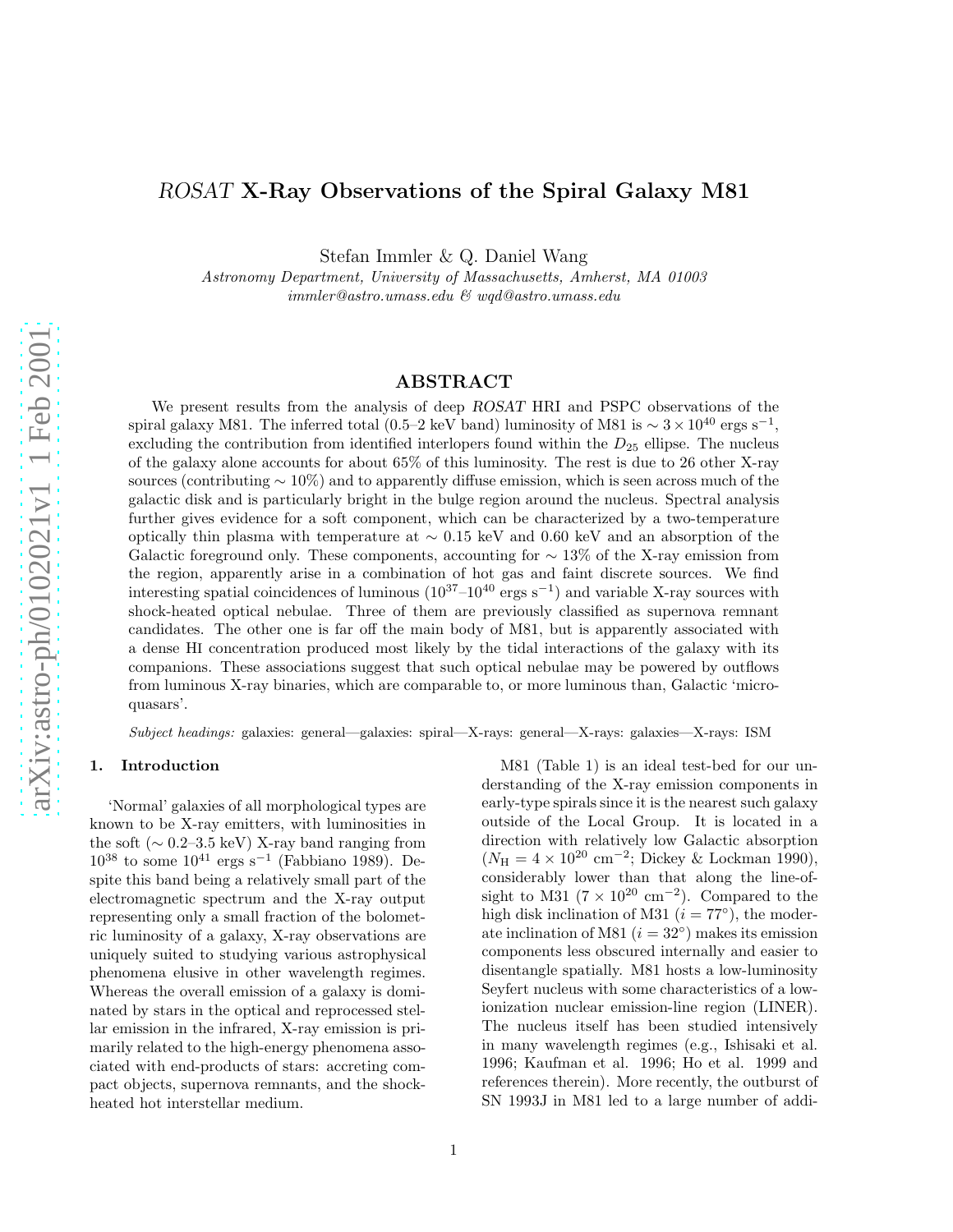tional observations, especially in the X-ray band (e.g. Zimmermann et al. 1994a).

Previous Einstein observations of M81 resulted in the detection of nine individual X-ray sources including the nucleus, with luminosities in excess of  $2 \times 10^{38}$  ergs s<sup>-1</sup> in the 0.2–4.0 keV band (Fabbiano 1988). Only marginal evidence for variability was found for the nucleus and two other sources. About two-thirds of the non-nuclear emission was not resolved spatially.

Spectral and temporal properties of the M81 nucleus have been studied, based on both ASCA and BeppoSAX data (Ishisaki et al. 1996; Iyomoto & Makishima 2000; Pellegrini et al. 2000). The spectrum of the nuclear source is well described by a power-law with a photon index  $\Gamma = 1.85$ . In addition, a softer component with a temperature of 0.6–0.8 keV was also detected. Long-term Xray variability of the M81 nucleus was found, with variations up to a factor of three over a period of 5.5 years, together with intra-day variability of 30% (Iyomoto & Makishima 2000). The spectral properties, together with the observed high variability, were regarded as being typical for a lowluminosity AGN. The nature of the softer component, however, could not be specified.

This paper reports on the results of deep X-ray observations of M81 obtained with the Position Sensitive Proportional Counter (PSPC) and the High Resolution Imager (HRI) onboard ROSAT (Trümper 1983). We focus mainly on the discrete X-ray source population inside the galaxy and the diffuse emission from the disk and the extended bulge of M81. After a description of the X-ray observations and the data calibration  $(\S2)$ , we explain the data analysis strategies for the detection of discrete X-ray sources, their variability and the diffuse emission (§3). X-ray properties of discrete sources are examined in detail in §4, followed by a discussion of the most interesting sources in a multi-wavelength context in §5. Results on the diffuse X-ray emission are presented in §6. In §7, we compare global X-ray properties of M81 and the late-type spiral M101, for which a similar study has been performed. The results and conclusions are summarized in §8.

#### 2. Observations and Data Calibration

ROSAT X-ray observations of M81 were used to

construct a single 177 ks HRI image from 72 observation intervals (OBIs) included in 10 individual observations, and a single 101 ks PSPC image from 54 OBIs in 8 individual observations. Table 2 lists individual X-ray observations used in the present study.

Attitude solutions of ROSAT pointings derived from the Standard Analysis Software System (SASS, Voges et al. 1992) show residual attitude errors of  $\sim 6''$ . To improve the attitude solution for the high-resolution HRI observations (spatial resolution  $\sim 5''$  FWHM on-axis), we used five bright point-like X-ray sources with off-axis dis $tance < 8'$  from the pointing direction visible in every single OBI to align each of the different OBIs with respect to the first. Positional offsets were all  $\leq 6\rlap{.}''$ . A comparison between the radial intensity profiles of the five co-added point sources before and after the attitude correction shows that the average point spread function (PSF) of the ROSAT XRT+HRI is improved from 11" to 9" FWHM. The observations were merged with respect to a nominal pointing direction of R.A., Dec.  $(J2000) = 09<sup>h</sup>55<sup>m</sup>33<sup>s</sup>6, +69°04'16''.$ 

To further correct the merged HRI image for systematic pointing offsets, we compared centroid positions of 8 point-like X-ray sources with optical counterparts listed in the APM catalog (Irwin et al. 1994) and the HST Guide Star Catalog (§4). A satisfactory position alignment was found by shifting the X-ray images 1." 0 to the west and 4." 0 to the north.

Complementing the ROSAT HRI data, PSPC observations of M81 (cf. Table 2) were used to study spectral and timing characteristics of X-ray sources. To match the HRI field of view, only the inner < 17′ region of the entire 2◦ diameter PSPC field-of-view was used. The PSPC observations cover the same (0.1–2.4 keV) band, while having an on-axis angular resolution of  $\sim 25''$  and an energy resolution of  $\delta E/E \sim 0.43(0.93 \text{ keV}/E)^{0.5}$ .

Data reduction was performed with the EXSAS software (Zimmermann et al. 1994b) and with our own IDL programs. Background and exposure maps were constructed with the ESAS software (Snowden & Kuntz 1998). The background subtracted and exposure corrected images of M81 are given in Figs. 1 and 2.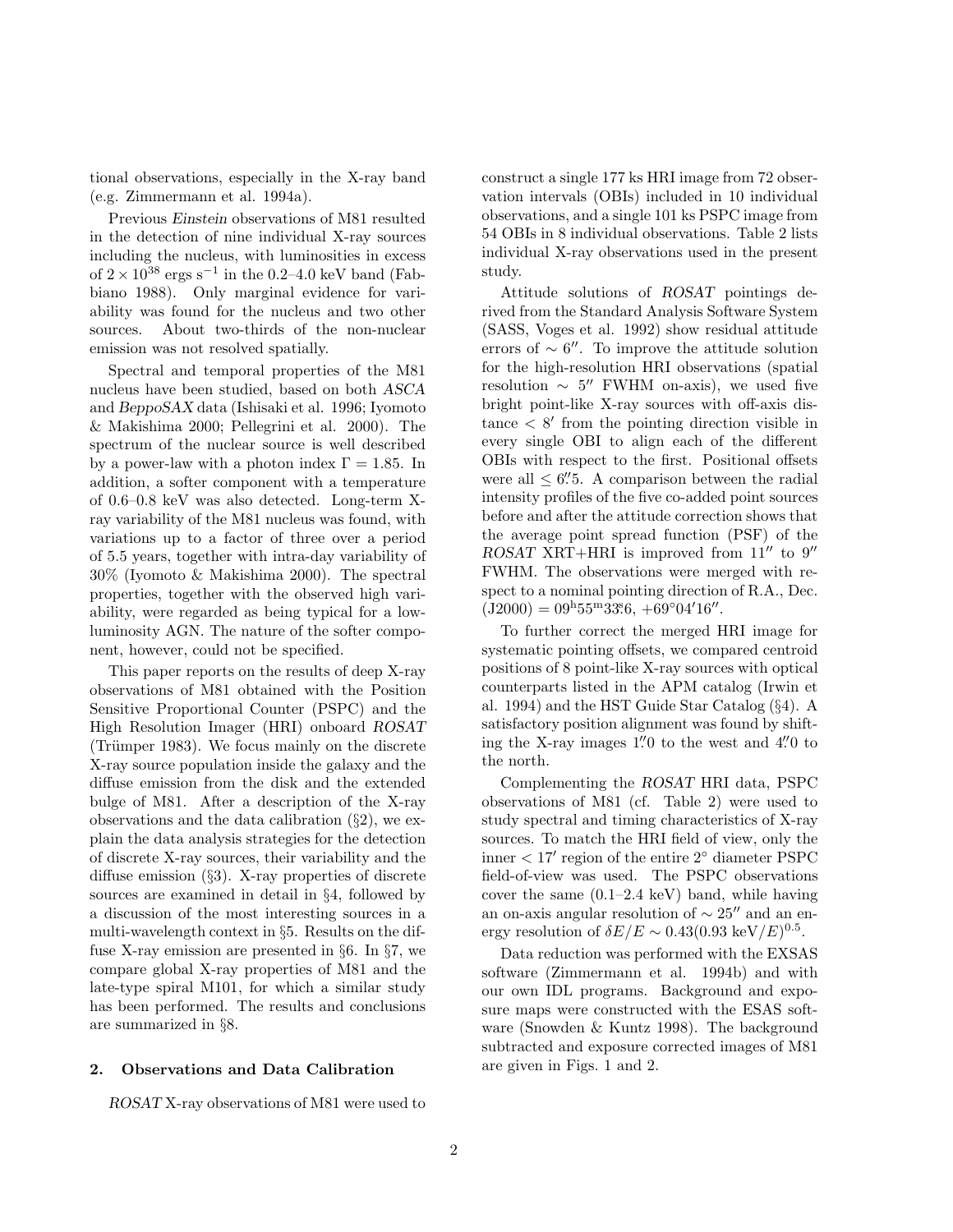# 3. Data Analysis

#### 3.1. Detection of X-Ray Sources

For the HRI source detection, we conducted local (sliding box) and map detections, using images of pixel size 5′′, as well as maximum likelihood analysis of individual sources. In order to reduce the background due to UV emission and cosmic rays, only HRI PI channels 2–10 were used. Sources detected with a likelihood of  $L \geq 8$  were accepted and merged in a source list (Table 3). Maximum likelihood values L can be converted into Gaussian probabilities  $P$  using the relation  $P = 1 - e^{-L}$  (cf., Cruddace et al. 1988). Accordingly, a likelihood of 8 corresponds to  $3.6\sigma$ significance. All sources with an off-axis angle exceeding 17′ were excluded from the source list due to the deteriorated PSF and the count rate uncertainties at these large off-axis angles. Special care was taken in regions of enhanced diffuse emission regions. Sources only detected by the map algorithm were not accepted in the bulge region. Similarly, we searched for sources in the PSPC hard band (0.5–2 keV; PI channels 52–201; Table 4). Sources with  $S/N \geq 4$  were selected. The PSPC soft band is dominated by the local diffuse Galactic background emission, and no additional source is detected.

Count rates may be converted into fluxes by assuming an X-ray spectral model. The X-ray spectra from Galactic stars, SNRs and hot gas observed in various emission regions within galaxies (e.g. galactic halos, HII regions or accretion of material onto a compact object) can often be characterized as optically-thin thermal plasma with temperatures of a few  $\times 10^6$  K. AGNs typically show non-thermal emission, its soft X-ray band spectrum being described by a power-law with a photon index of  $\sim$  2. A reasonably good approximation of the conversion factor for these spectra is  $4 \times 10^{-11}$  (ergs cm<sup>-2</sup> s<sup>-1</sup>)/(cts s<sup>-1</sup>) (cf. Fig. 5 in Wang et al. 1999), which is adopted throughout the paper. The uncertainty of this conversion factor for different source spectra is less than a factor of  $\sim$  2, except for sources located within or beyond regions with foreground column densities in excess of several  $\times 10^{21}$  cm<sup>-2</sup>. A count rate of  $1 \times 10^{-4}$  cts s<sup>-1</sup> hence converts to an unabsorbed (0.5–2 keV band) source flux of  $f_x \sim 4 \times 10^{-15}$ ergs cm<sup>-2</sup> s<sup>-1</sup> and a luminosity of  $L_x \sim 6 \times 10^{36}$ 

ergs s<sup>−</sup><sup>1</sup> , assuming a distance of 3.6 Mpc.

For the conversion between the ROSAT HRI and PSPC count rates, a factor of 3 was used. For very soft sources or sources with little absorption (e.g. unabsorbed foreground stars), however, the conversion factor can be significantly higher  $(\sim 8)$ , while the conversion factor for sources with strong absorption could be as low as  $\sim 2.5$ .

#### 3.2. Timing Analysis of X-Ray Sources

The ROSAT data allow for time variability analysis of point sources on various time scales. We constructed lightcurves for all HRI sources (Table 3) and performed statistical tests to check for variability. To achieve reasonable counting statistics, we binned the data into 15 observation blocks with  $\sim$  11 ks exposure time each. Furthermore, PSPC lightcurves were constructed for the five brightest X-ray sources in the M81 field from 13 observation intervals with  $\sim 8$  ks integration time each. The time-dependent background was determined by normalizing the total background map of the HRI and PSPC images according to the total source-removed count rate in each exposure interval. Background subtracted source counts were extracted within the 90% radii around the fixed source positions found by the source detection algorithm. We tested the variability of each source by using a  $\chi^2$  test. To verify the  $\chi^2$  test, a Kolmogorov-Smirnov test was performed on the unbinned lightcurves of all HRI sources. Both statistical tests resulted in an identical list of variable sources. The combined ROSAT HRI and PSPC lightcurves of the five brightest sources are given in Fig. 3.

#### 3.3. Analysis of Diffuse X-ray Emission

A substantial fraction of the X-ray emission from M81 cannot be accounted for by the detected X-ray sources, but is confused by bright X-ray sources, especially the nucleus. For an effective point-like source subtraction, we compared the radial intensity profiles of SN 1993J in the merged HRI image and LMC X-1 in an on-axis calibration observation (obs. ID 150013h; 869 s exposure time); the latter source is substantially brighter. The two profiles agree with each other. Furthermore, the LMC X-1 and the nucleus of M81 have similar X-ray spectra. Thus, we used the LMC X-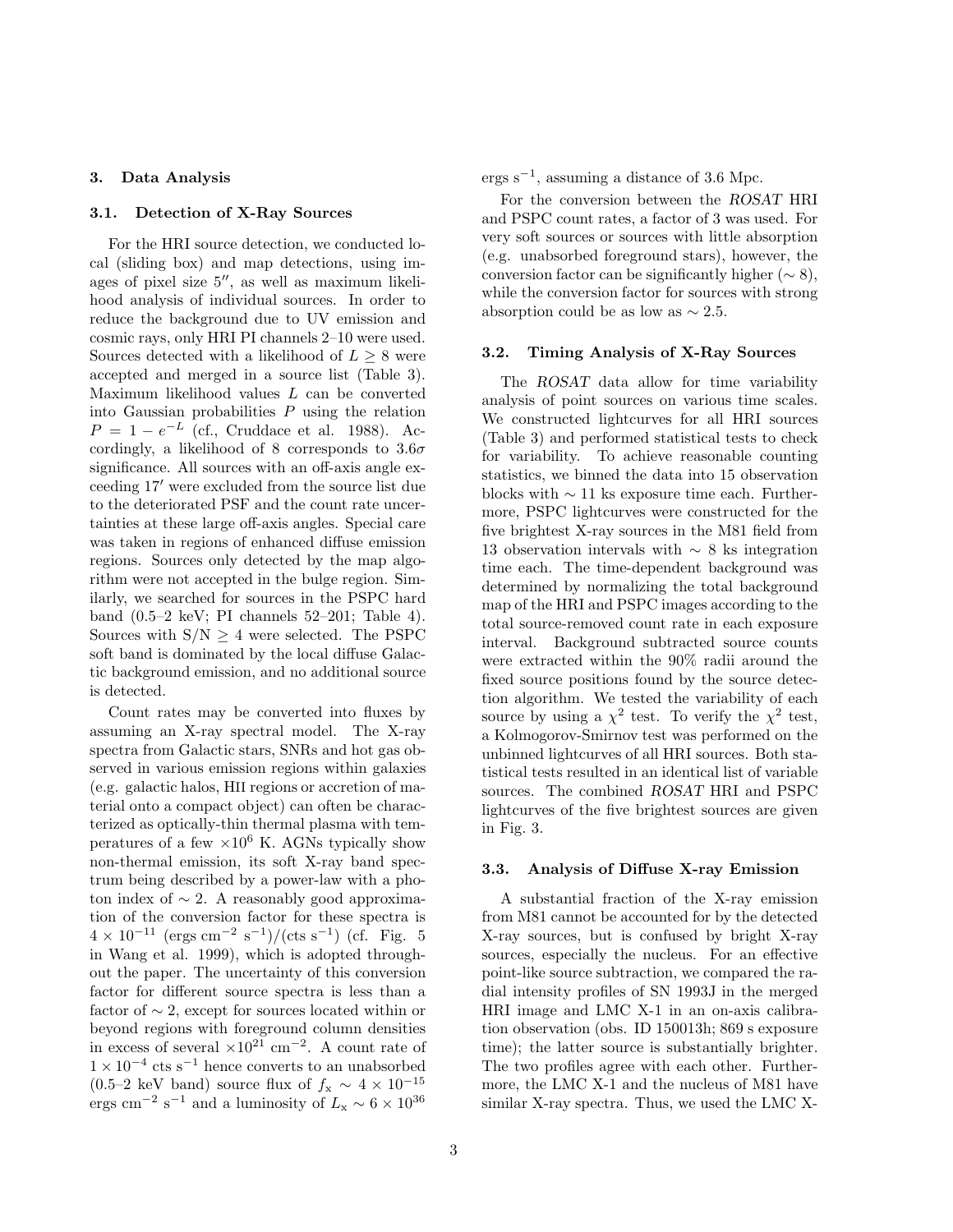1 as an on-axis model PSF for the M81 HRI image. Fig. 4 compares the radial surface brightness profile around the nucleus of M81 with the normalized LMC X-1 profile. Detected X-ray sources were excised, except for the central source. The LMC X-1 profile was scaled to the peak of the M81 X-ray emission. Background was added to match the M81 background level of  $1.5 \times 10^{-2}$  cts  $\arcsc^{-2}$  s<sup>-1</sup>, estimated at a radius of ~ 4'. The residual was integrated to estimate the enhancement of apparently diffuse emission in the bulge region of M81.

#### 4. Discrete Sources

We detect 46 HRI X-ray sources in the 17' radius field. Source positions, together with the source numbers, are illustrated in Fig. 2. The X-ray properties of the sources are summarized in Table 3: source number (col. 1, 'H' denotes HRI), right ascension and declination (cols. 2 and 3), 90% confidence error radius of the source position (col. 4, including 3" 5 systematic error for the attitude solution), net count rate and error, corrected for vignetting, exposure and dead-time (col. 5), and comments regarding the variability of each source (col. 6).

Table 4 lists properties of 69 PSPC sources detected in the the same field: source number (col. 1, 'P' denotes PSPC), right ascension and declination (cols. 2 and 3), net count rate and error in the 0.5–2 keV band (col. 4), and 'hardness ratios' HR1 and HR2 (cols. 5 and 6). The hardness ratios are defined as  $HR1 = (hard - soft)/(hard + soft)$  and  $HR2 = (hard2 - hard1)/(hard2 + hard1)$ , where 'soft' and 'hard' denote source net count rates in the 0.11–0.41 keV and 0.52–2.01 keV bands, respectively. 'Hard1' and 'hard2' are the split of a hard-band rate into two: 0.52–0.90 keV for 'hard1' and 0.91–2.01 keV for 'hard2'. We set  $HR1 = 1.0$  for several sources with unphysical values of  $HR1 > 1$ , which are a result of statistical uncertainties in the data, most seriously in the soft band. The hardness ratios, which are sensitive to both the line-of-sight X-ray absorption (HR1) and the intrinsic 'hardness' of the spectrum (HR2), are helpful for discriminating between Galactic and extragalactic sources (Wang et al. 1999). A source with HR1  $\leq$  0.4 is most likely a Galactic foreground star, whereas a source with HR2  $\geq$  0.4 is

likely to be extragalactic. Also included in Table 4 are corresponding HRI source numbers based on positional coincidences within the detection apertures, as well as comments on the variability for each individual source (col. 7).

The 0.5–2 keV band flux range for all sources found in the M81 field is  $5 \times 10^{-15} - 1.2 \times$  $10^{-11}$  ergs cm<sup>-2</sup> s<sup>-1</sup>. Within the  $D_{25}$  ellipse of M81, 27 HRI and 28 PSPC sources are detected. Six of the PSPC sources (P20, P21, P28, P30, P32, P50) have no HRI counterpart, whereas two PSPC sources (P41, P43) are composites of multiple HRI sources. Excluding identified interlopers and the nuclear sources, the remaining 26 Xray sources detected within the  $D_{25}$  ellipse of M81 (22 HRI sources and 4 additional PSPC sources) have fluxes ranging from 0.5 to  $78 \times 10^{-14}$  ergs cm−<sup>2</sup> s −1 . The corresponding luminosity range is  $8 \times 10^{36} - 1.2 \times 10^{39}$  ergs s<sup>-1</sup>.

We flagged sources with a probability of variability  $\geq 0.9973$  (corresponding to 3 Gaussian sigmas) as 'var' in Tables 3 and 4 (sources H9/P21, H13/P29, H15, H17/P35, H18/P36, H21/P37, H22/P38, H25, H38/P47 and H44/P66). Each of the five brightest sources in M81 is variable with a significance  $> 3\sigma$  (Fig. 3). The nuclear X-ray source, for example, shows strong variability with amplitude up to a factor of 2.5, consistent with previous ASCA observations (Ishisaki et al. 1996; Iyomoto & Makishima 2000).

# 5. Multi-Wavelength Properties of X-ray Sources

Table 5 presents our preliminary classifications of the detected X-ray sources, based on their optical properties. We cross-correlate the positions of the X-ray sources with various publically available catalogs and identify plausible optical counterparts within twice the 90% confidence radius around each X-ray source. The APM magnitude limit is 21.5 mag for the DSS1 blue plates and 20.0 mag for the red plate (Irwin et al. 1994). The USNO A-v2.0 Catalog of Astrometric Standards has limiting magnitudes of  $O = 21$ ,  $E = 20$ ,  $J = 22$ , and  $F = 21$ . As results, we classify eleven HRI and nine additional PSPC sources as foreground or background objects ('interlopers', i.e. AGN, quasars, Galactic stars, etc.). Given a limiting X-ray flux of  $4 \times 10^{-15}$  ergs cm<sup>-2</sup> s<sup>-1</sup>, the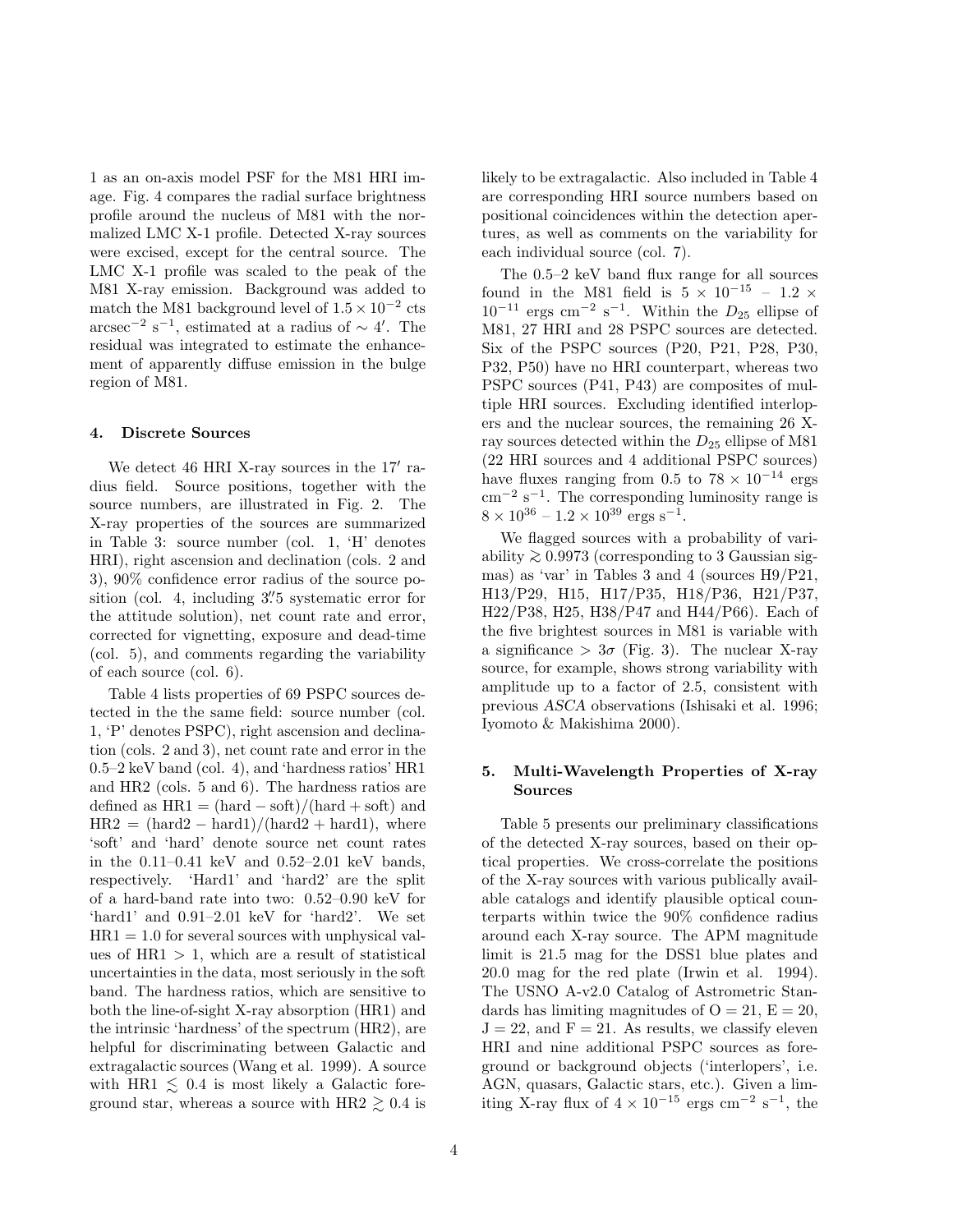number of expected interlopers in the 17′ radius field is  $\sim$  13, using results of the ROSAT Medium Sensitivity Survey (Hasinger et al. 1991). Thus, our identification of detected X-ray sources with interlopers is nearly complete and the bulk of the remaining X-ray sources within the  $D_{25}$  ellipse of M81 is associated with the galaxy. In the following, we discuss the most interesting sources in a multi-wavelength context.

# • Correlation of X-ray sources with supernova remnant candidates:

Of the 22 HRI sources assumed to be associated with M81, we find that three sources spatially coincide with SNR candidates (Table 6). The identification of 41 SNR candidates in M81 was obtained by Matonick & Fesen (1997; hereafter MF), based on measured [Sii]/H $\alpha \gtrsim 0.45$  ratios. The three proposed SNR candidates in M81 have luminosities in the range  $10^{37}-10^{39}$  ergs s<sup>-1</sup>. In comparison, X-ray luminosities of SNRs in our Galaxy typically are in the order of  $10^{35}$ - $10^{37}$  ergs s<sup>-1</sup>. Both M83 and M101 show significant correlations between similarly bright X-ray sources with SNR candidates (Immler et al. 1999; Wang 1999). For M81, the random chance coincidence of any of the 41 SNR candidates being inside the search radius of any of the HRI sources is 0.3. If progenitors of SNe and X-ray sources are spatially correlated, however, the probability for the chance coincidence will be higher. Nevertheless, the apparent spatial coincidence of the X-ray sources with the SNR candidates are intriguing.

Interestingly, our X-ray timing analysis shows that all three X-ray sources are variable (Table 3). Source H9 is only detected in the first of the 15 HRI observation blocks used for the timing analysis. Also, source H13 is only detected in observations no. 1–3 and 15 while being below the detection threshold for the remaining epochs ( $\lesssim 10^{37}$ ) ergs s<sup>−</sup><sup>1</sup> ). The X-ray lightcurve of the bright X-ray source H21/P37 shows both long-term and shortterm variability, with variations in the X-ray flux of a factor  $\sim$  2 within six days (Fig. 3 at day 950). A PSPC spectrum, extracted from within a circle of 25′′ radius around the source, is well fitted by a thermal bremsstrahlung model with a temperature of  $(1.7 \pm 0.5)$  keV and an absorbing column of  $N_{\rm H} = (2.6 \pm 0.4) \times 10^{21}$  cm<sup>-2</sup>, or by a powerlaw model with a photon index  $\Gamma = 2.4 \pm 0.4$  and an absorbing column of  $(3.4 \pm 0.2) \times 10^{21}$  cm<sup>-2</sup>.

An optically thin thermal plasma model does not give an acceptable fit. The high X-ray luminosity, the strong variability, and apparently heavily absorbed spectral properties are the characteristics of a superluminous X-ray binary containing a black hole primary.

Could the association between X-ray binaries and the remnants be physical? Energetically, an X-ray binary has an energy capacity of  $\sim 2 \times$  $10^{53} M_{\rm c}/M_{\odot}$  ergs (i.e., ~ 10% of the rest mass  $M_{\rm c}$ of the companion). A large fraction of the energy can be released as outflows as observed in Galactic 'micro-quasars' (e.g., Mirabel & Rodríguez 1994). Such outflows may well create ISM structures such as the remnant candidates, and even some superbubbles.

#### • H44/P66 and a superbubble:

The second-brightest X-ray source (H44/P66) in the field positionally coincides with an identified emission-line nebula (Miller 1995) located ∼ 2 ′ east of the dwarf companion Ho IX. The source was first detected by an Einstein observation (source X9; Fabbiano 1988), with a flux consistent with the mean ROSAT flux. A shell-like optical nebula of size  $\sim 14'' \times 27''$ , corresponding to  $\sim$  250 pc × 475 pc at the distance of M81, was later identified in the region (Miller 1995). The presence of strong [Sii] and [Oi] emission lines in optical spectra indicate that the nebula is shockheated. The nebula was thus classified as a superbubble. Our timing analysis, however, reveals strong variability with an amplitude exceeding a factor of 2.5 (cf. Fig. 3). Therefore, the X-ray emission cannot originate in diffuse hot gas. We also find that the PSPC spectrum is reasonably well characterized by a thermal bremsstrahlung spectrum with a temperature of  $(1.0 \pm 0.1)$  keV or a power-law with index  $\Gamma = 2.1 \pm 0.2$ . In both cases the absorbing column density ( $\sim 2$ and  $\sim 3 \times 10^{21}$  cm<sup>-2</sup>, respectively) is significantly higher than the expected Galactic absorption, but is consistent with the inclusion of the column density seen in the HI map of M81 (Fig. 7; Yun et al. 1994). This indicates that the source is within or beyond the HI concentration in the same region. An ASCA observation of the source in the 0.5– 10 keV range further shows a flat and featureless spectrum, which will be presented in a separate publication. Therefore, the source is most likely an X-ray binary that contains an accreting black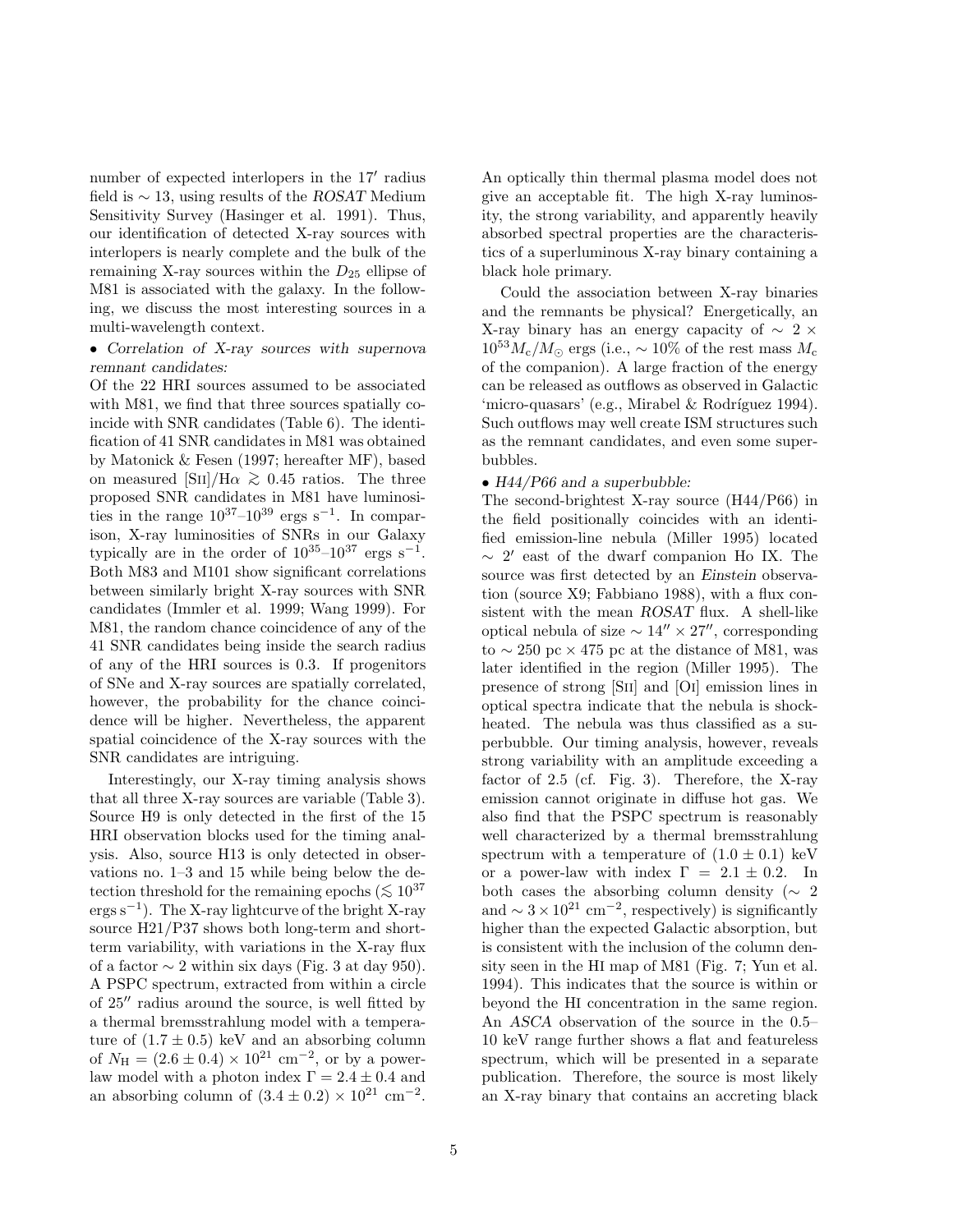hole primary. The apparent source/nebula association then again indicates a physical connection between a superluminous X-ray binary and a shelllike ISM structure.

• Supernova 1993J:

The type IIb SN 1993J is the main motive for the wealth of the ROSAT M81 data. Due to the large temporal coverage of the X-ray data, starting just six days after the explosion and comprising approximately one year of PSPC and five years of HRI observations, SN 1993J is one of the best observed SNe in the X-ray regime (Zimmermann et al. 1994a). The complete ROSAT HRI+PSPC lightcurve of SN 1993J is presented in Fig. 3 (source H18/P36). For the observed maximum PSPC count rate of  $7.89 \times 10^{-2}$  cts s<sup>-1</sup>, an unabsorbed (0.5–2 keV band) flux of  $f_x = 1.3 \times 10^{-12}$ ergs cm<sup>-2</sup> s<sup>-1</sup> is obtained for an assumed thermal plasma with a temperature of  $T = 10^{6.5}$  K typical for young SNe. This converts to a peak X-ray luminosity of  $L_x = 2.0 \times 10^{39}$  ergs s<sup>-1</sup>. The PSPC data show  $S_x \propto t^{-\alpha}$  with  $\alpha = (0.65 \pm 0.13)$ , consistent with the observed decline of radio emission  $(S_{\lambda} \propto t^{-0.64} \text{ at } \lambda = 1.3, 2, 6 \text{ and } 20 \text{ cm}$ ; van Dyk et al. 1994). Since both the radio and X-ray emissions are considered to be linked to the interaction of the SN blast wave with the ambient circumstellar medium, similar results regarding the rate of decline are expected. An in-depth analysis of the X-ray characteristics and implications for the SN progenitor evolution will be presented in a separate publication.

• The dwarf companion Holmberg IX:

H42/P63 coincides with the position of the Magellanic irregular dwarf galaxy Holmberg IX (DDO 66, UGC 05336; R.A., Dec. (J2000)  $= 09<sup>h</sup>57<sup>m</sup>30<sup>s</sup>1, +69°02'52''$ ; offset 3''1). A revised distance estimation of Ho IX by Georgiev et al. (1991) shows that this dwarf galaxy is a close neighbor of M81 not only in projection but also in space (maximum offset 500 kpc). Assuming a distance of 3.6 Mpc, the inferred X-ray luminosity is  $2.5 \times 10^{37}$  ergs s<sup>-1</sup>. A SNR was also detected in Ho IX (Hopp et al. 1996). The observed Xray flux may be due to the presence of several unresolved young massive stars and/or relatively young SNRs.

#### 6. Diffuse X-ray Emission

The X-ray emission around the nucleus of M81 is clearly extended (Fig. 4), indicative of the presence of diffuse X-ray emission in the bulge region and/or a combination of faint point-like sources. Excluding the two detected sources H23 and H25 and subtracting the LMC X-1 profile, the total residual luminosity is  $(3.8 \pm 0.2) \times 10^{39}$  ergs s<sup>-1</sup>  $(17\%)$  in the bulge region and  $(7.0\pm0.3)\times10^{39}$  ergs  $s^{-1}$  (25%) within the  $D_{25}$  ellipse of M81 (Table 7).

Our spectral analysis provides further evidence for multiple X-ray components in the central region of M81. A simple power-law fit to the PSPC spectrum, extracted from a circle of 1' radius around the nucleus, is far from being satisfactory (the reduced  $\chi^2 \sim 10$ ). To constrain the potential presence of other spectral components, we fix the power-law photon index at 1.85, as has been well determined by both ASCA and BeppoSAX observations, which are sensitive to photons in higher energy bands ( $\gtrsim$  2 keV). We find that at least two more components are required to provide a satisfactory fit to the PSPC spectrum. We choose optically thin plasma models to characterize these two components. Table 8 lists the spectral parameters obtained from the spectral fit (reduced  $\chi^2 \lesssim 1$ ). The higher temperature component is typical for a combination of X-ray binaries and SNRs, as observed in other nearby galaxies (e.g., for the disk of NGC 253; Pietsch et al 2000). The lower temperature component indicates the presence of diffuse hot gas. The two thermal components together account for  $\sim 13\%$  of the total M81 emission from the central region, in reasonably good agreement with the amount of the residual emission estimated from the radial surface brightness profile after the nuclear source subtraction. Our results are consistent with a recent examination of a Chandra M81 observation (Tennant et al. 2000) which also indicates the presence of diffuse hot gas within the bulge, unaccounted for by weak unresolved sources.

#### 7. Comparison with M101

It is interesting to compare the X-ray properties of M81 and M101 (Fig. 5), for which we have carried out a similar analysis based on deep ROSAT observations (Wang et al. 1999). While the former is an early-type spiral, the latter is a late-type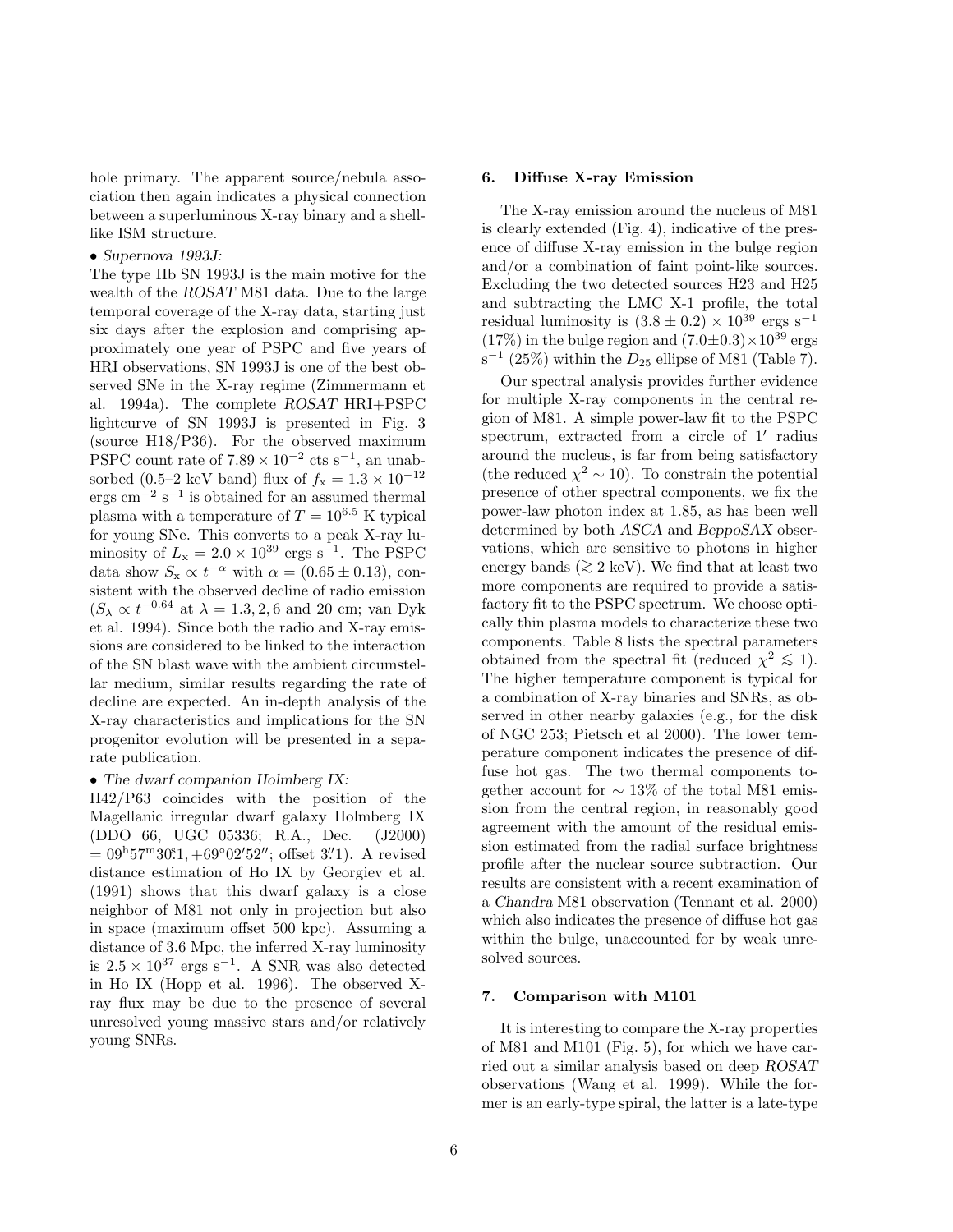(Sc) spiral with active star formation. The X-ray emission from M101 is well correlated with spiral arms, especially the active southeast arm, and is detected and resolved in the most luminous giant HII regions (NGC 5447, 5455, 5461, and 5462). Although a fraction of the emission may be due to X-ray binaries and to very young SNRs, hot gas is most likely an important contributor. In general, there is a good correlation of diffuse X-ray emission with tracers of recent massive star forming activities in M101 (e.g.,  $H\alpha$  intensity). In contrast, the M81 near-UV emission can be clearly decomposed into an inner < 2 ′ bulge and prominent spiral arm emission. The X-ray emission from M81 is not significantly enhanced along the spiral arms but more confined to the inner region of the galaxy.

Fig. 6 further compares the mean radial intensity distributions of the diffuse (i.e. individual detected sources excised) X-ray emission with optical and UV intensity profiles of the galaxies. The optical profiles are significantly different from both the UV and the X-ray profiles for both galaxies. The X-ray distribution of M101 is nearly identical to that of the UV radiation and is substantially flatter than that of the optical light, suggesting that massive stars are responsible for much of the diffuse X-ray emission from the galaxy. The Xray distribution of M81, on the other hand, is much steeper at radii  $\leq 2'$  compared to M101. The UV profile of M81 in general resembles the X-ray profile, apart from a clear excess at an offcenter distance of  $\sim$  2′–7′. This excess is caused by an enhanced UV surface brightness in the spiral arms, especially along the northern spiral arm. But no enhanced diffuse X-ray emission is observed in these regions. We find that the lack of enhanced X-ray emission associated with spiral arms in M81 can be explained by the strong Xray absorption by cool gas, as traced by HI (Fig. 7). The typical column density in the arms is several times  $10^{21}$  cm<sup>-2</sup>, which is sufficient to absorb the bulk of the X-ray emission from hot gas with a characteristic temperature of ∼ 0.2 keV. Unlike M101, M81 contains no giant HII regions that may produce hot superbubbles energetic enough to blow out from spiral arms. Furthermore, M101 is a nearly face-on galaxy. So the line-of-sight absorption is significantly smaller than in M81 and a better correlation between soft X-ray emission and

spiral arms in M101 is expected. We thus conclude that the soft diffuse X-ray emission in M81 is also likely associated with recent massive star forming activities.

#### 8. Summary

We have systematically analyzed ROSAT PSPC and HRI observations of the early-type spiral M81 to disentangle different emission components and to derive spatial, spectral and timing characteristics of X-ray sources in the field. The main results and conclusions are as follows:

• Within a region of 17′ radius around the M81 nucleus, 69 PSPC and 47 HRI sources are detected. Ten of them are found to be variable. Eleven HRI and nine additional PSPC sources are likely foreground or background objects (i.e. AGN, quasars, Galactic stars, etc.). Excluding these interlopers and the nucleus, 26 X-ray sources are within the  $D_{25}$  ellipse of the galaxy and have luminosities in the range of  $8 \times 10^{36} - 1.2 \times 10^{39}$  ergs s<sup>-1</sup> in the 0.5–2 keV band. These sources account for  $\sim 10\%$ of the total luminosity ( $\sim 3 \times 10^{40}$  ergs s<sup>-1</sup>) of the galaxy.

• We find an apparent association of luminous and variable X-ray sources with shock-heated optical nebulae. These sources are in the luminosity range of  $10^{37}$ – $10^{40}$  ergs s<sup>-1</sup>. Three position coincidences are with nebulae that are previously classified as SNR candidates, and one with a nebula as a superbubble. These associations suggest that such ISM structures may be powered by energetic outflows from X-ray binaries.

• X-ray emission is also detected from Holmberg IX, the dwarf companion of M81. Assuming a distance (3.6 Mpc) similar to that of M81, the inferred X-ray luminosity of Ho IX is  $2.5 \times 10^{37}$  ergs s<sup>-1</sup>, which can be easily account for by a number of relatively young SNRs and X-ray binaries.

• We present strong spatial and spectral evidence for the presence of an apparently diffuse X-ray component in M81. The diffuse X-ray emission is most prominent in the bulge region of the galaxy, although a fraction must arise in faint discrete stellar sources. Diffuse X-ray emission fills much of the  $D_{25}$  ellipse of M81, accounting for  $\sim 25\%$  $(7 \times 10^{39} \text{ ergs s}^{-1})$  of the total X-ray luminosity of the galaxy. A significant amount of X-ray emission may be absorbed by cool gas in the spiral arms.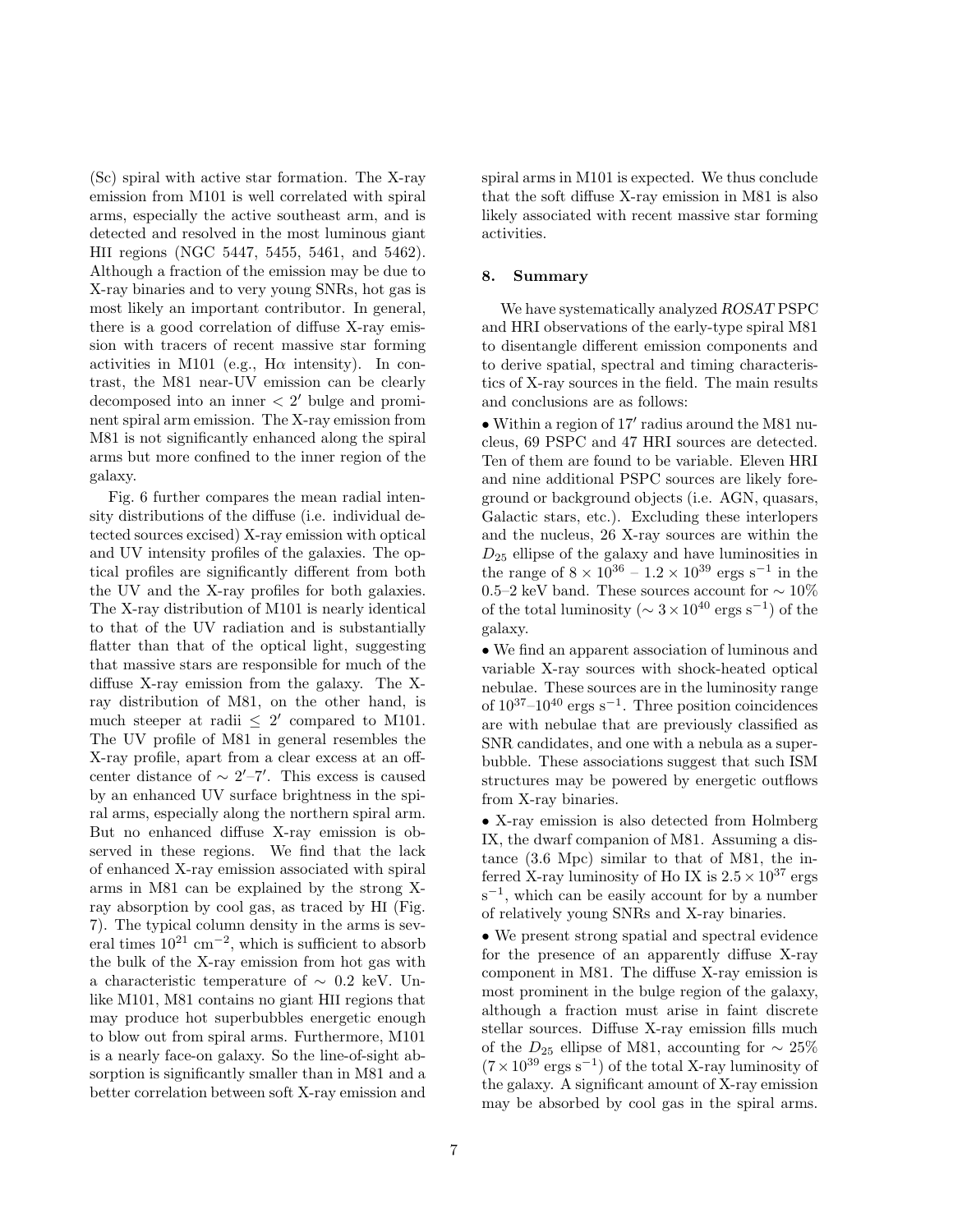Nevertheless, the similarity between the radial Xray and UV intensity profiles and a comparison with M101 suggest that the diffuse X-ray emission is associated with recent massive star activities in M81.

We wish to thank M. Yun for providing the HI map used in Fig. 7. This research made use of various online services and databases, e.g. ADS, HEASARC, NED, and NCSA ADIL as well as the ESO science archive facility and the ROSAT data archive at MPE. The project is supported by NASA under the grants NAG 5-8999 and NAG5- 9429.

# REFERENCES

Bash, F. N, & Kaufman, M. 1996, ApJ, 310, 621

- Cruddace, R. G., Hasinger, G. R., & Schmitt, J. H. M. M. 1988, in ESO Conf. and Workshop Proc. 28, 177, Astronomy from Large Databases, eds: Murtagh, F., & Heck, A.
- Dickey, J. M., & Lockman, F. J. 1990, ARA&A, 28, 215
- van Dyk, S. D., Weiler, K. W., Sramek, R. A., et al. 1994, ApJ, 432, L115
- Fabbiano, G. 1988, ApJ, 325, 544
- Fabbiano, G. 1989, ARA&A, 27, 87
- Freedman, W. L., Hughes, S. M., Madore, B. F., et al. 1994, ApJ, 427, 628
- Garcia-Gomez, C., & Athanassoula, E. 1991, A&AS, 89, 159
- Georgiev, T. B., Bilkina, B.I., Tikhonov, N. A., & Karachentsev, I. D. 1991, A&AS, 89, 529
- Hasinger, G., Schmidt, M., & Trümper, J. 1991, A&A, 246, L2
- Ho, L. C., van Dyk, S., Pooley, G. G., Sramek, R. A., & Weiler, K. 1999, ApJ, 118, 843
- Hopp, U., et al. 1996, in IAU Symposium 171, 392, New Light on Galaxy Evolution eds: Bender, R., & Davies, R. L.
- Immler, S., Vogler, A., Ehle, M., & Pietsch, W. 1999, A&A, 352, 415
- Irwin, M., Maddox, S., & McMahon, R. 1994, Spectrum, 2, 14
- Ishisaki, Y., Makishima, K., Iyomoto, N., et al. 1996, PASJ, 48, 237
- Iyomoto, N., & Makishima, K. 2000, MNRAS, in press (astro-ph/0010018)
- Kaufman, M., Bash, F. N, Crane, P. C., & Jacoby, G. 1996, AJ, 112, 1021
- Matonick, D. M., & Fesen, R. A. 1997, ApJS, 112, 49
- Miller, B. W., 1995 ApJ, 446, L75
- Mirabel, I. F., & Rodríguez, L. F. 1994, Nature, 371, 46
- Pellegrini, S., Cappi, M., Bassani, L., et al. 2000, A&A, 353, 447
- Pietsch, W., Vogler, A., Klein, U., & Zinnecker, H. 2000, A&A, 360, 24
- Snowden, S. L., & Kuntz, K. D. 1998, Cookbook for analysis procedures for ROSAT XRT observations of extended objects and the diffuse background, part I: individual observations, technical report, NASA/GSFC
- Tennant, A. F., Wu, K., Ghosh, K. K., et al. 2000, ApJ, submitted (astro-ph/0012392)
- Trümper, J. 1983, Adv. Space Res., 2, 241
- de Vaucouleurs, G., de Vaucouleurs, A., Corwin, H. G., et al. 1991, Third Reference Catalogue of Bright Galaxies (Springer New York)
- Voges, W., Gruber, R., Paul, J., et al. 1992, in Proc. European ISY Conference, ESA ISY-3, 223, eds: Guyenne, T. D., & Hunt, J. J.

Wang, Q. D. 1999, ApJ, 517, L30

- Wang, Q. D., Immler, S., & Pietsch, W. 1999, ApJ, 523, 121
- Yun, M. S., Ho, P. T. P., & Lo, K. Y. 1994, Nature, 372, 530
- Zimmermann, H.-U., Lewin, W., Predehl, P., et al. 1994a, Nature, 367, 621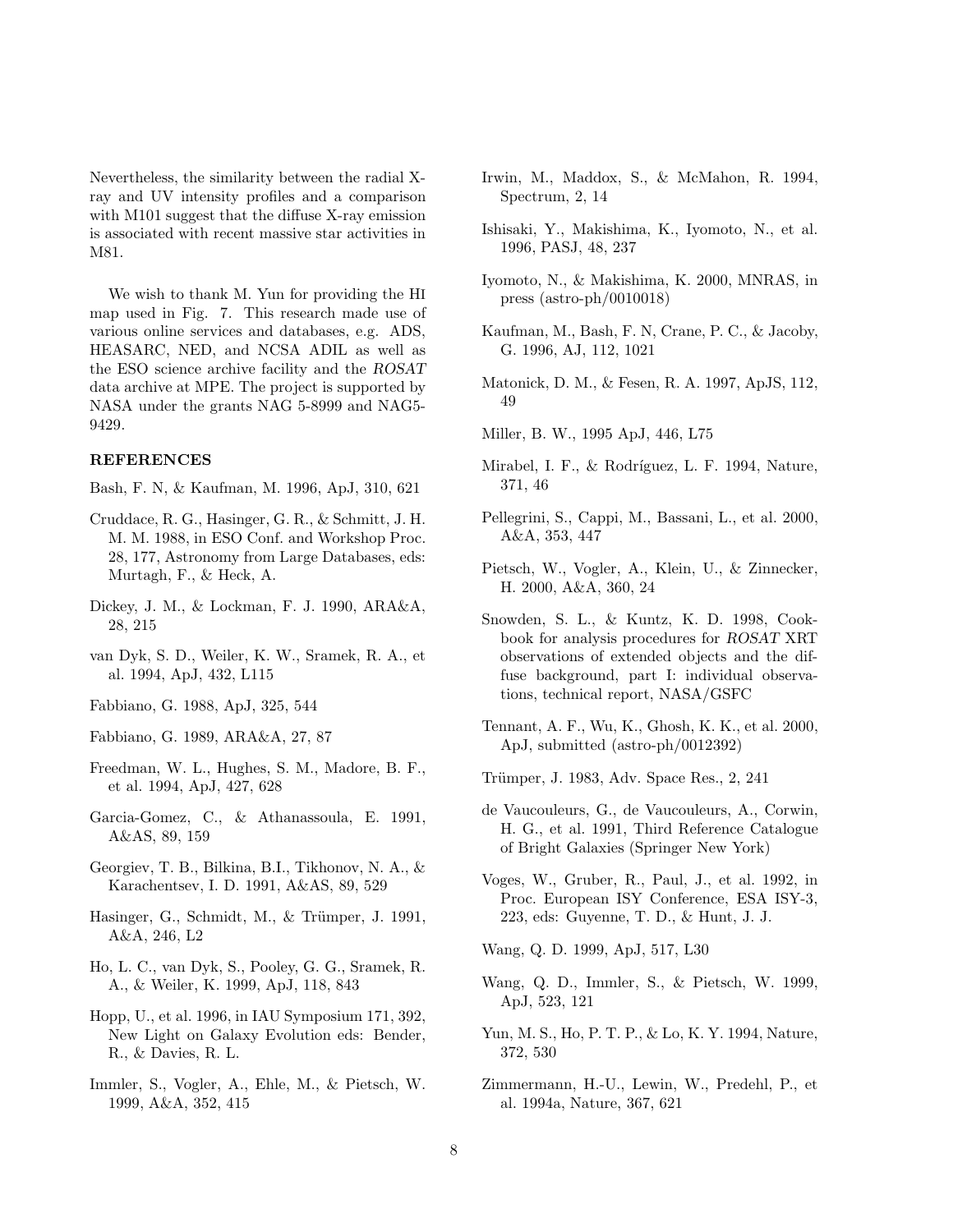Zimmermann, H.-U., Becker, W., Belloni, T., et al. 1994b, EXSAS User's Guide, 4<sup>th</sup> edition, MPE Report 257

This 2-column preprint was prepared with the AAS LATEX macros ${\tt v5.0}.$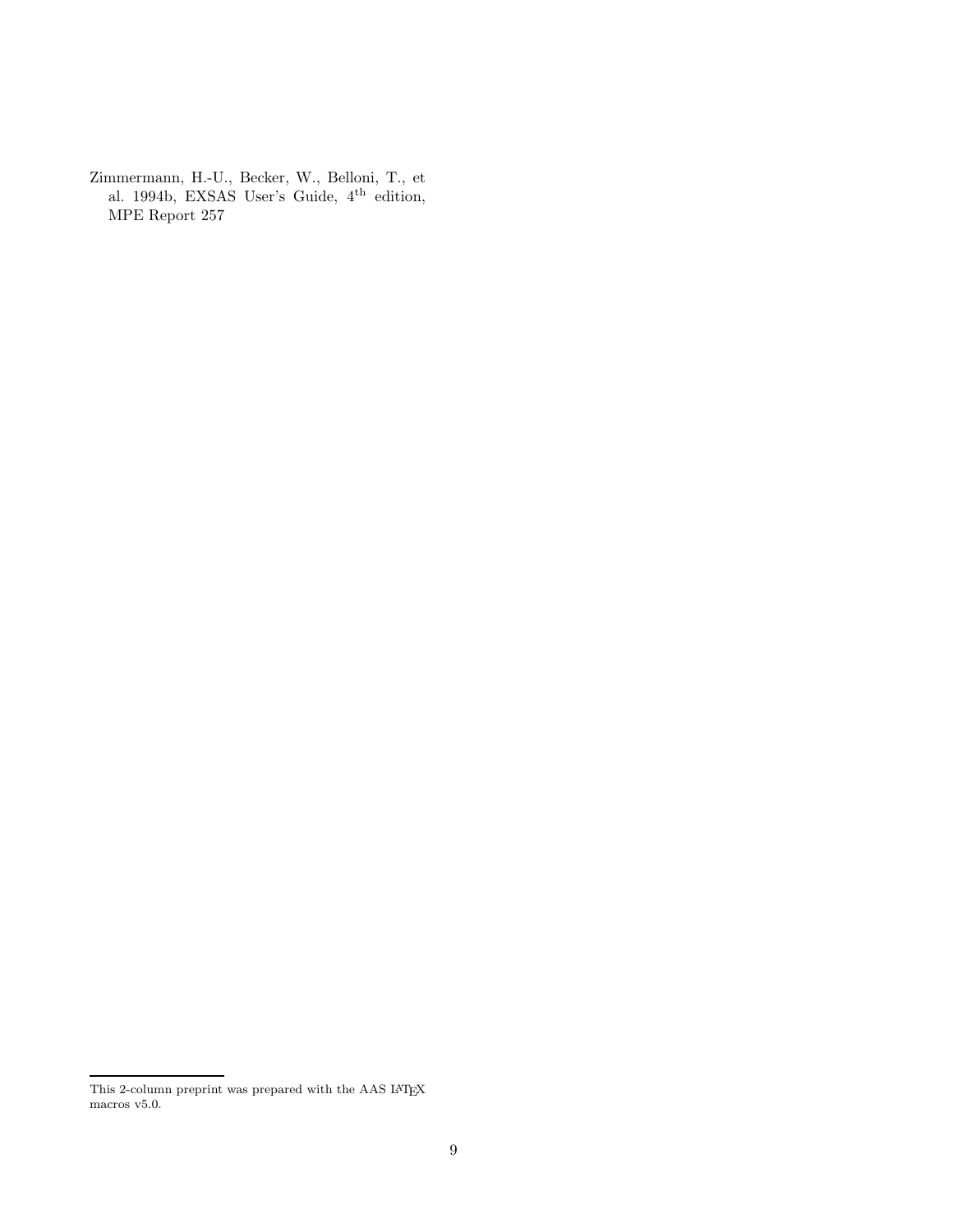${\rm Table}$  1 General parameters of M81 (NGC 3031)

| Parameter                                            | Value                                  | Ref. |
|------------------------------------------------------|----------------------------------------|------|
| Type $\dots\dots\dots\dots\dots\dots\dots\dots\dots$ | SA(s)ab                                |      |
|                                                      | Syl.8/LINER                            | 2    |
| Position of center $(J2000)$                         | R.A. $09^{\rm h}55^{\rm m}33^{\rm s}2$ | 2    |
|                                                      | Dec. $+69^{\circ}03'55506$             | 2    |
| $Distance \dots \dots \dots \dots \dots \dots$       | $3.6\;\mathrm{Mpc}$                    | 3    |
|                                                      | $(1' \hat{=} 1 \text{ kpc})$           |      |
| Galactic foreground $N_{\rm H}$                      | $4.3 \times 10^{20}$ cm <sup>-2</sup>  |      |
| Inclination                                          | $32^{\circ}$                           | 5    |
| Position angle of major axis                         | $150^\circ$                            | 5    |
| Diameter                                             | $27' \times 14'$                       | 2    |
| Blue Magnitude $\dots\dots\dots$                     | 8 mag                                  |      |

References.— (1) de Vaucouleurs et al. 1991; (2) NED; (3) Freedman et al. 1994; (4) Dickey & Lockman 1990; (5) Garcia-Gomez & Athanassoula 1991.

| Instr. | Sequence            | Date                          | Obs. |
|--------|---------------------|-------------------------------|------|
|        | No.                 |                               | (ks) |
| HRI    | 600247h             | 1992 Oct $23 - 27$            | 26.6 |
|        | 600247h-1           | 1993 Apr 17 – May 14          | 21.3 |
|        | 600739h             | 1994 Oct $19 - 21$            | 20.0 |
|        | 600740h             | 1995 Apr $13 - May 4$         | 19.2 |
|        | 600881h             | 1995 Oct $12 - 25$            | 14.9 |
|        | 600882h             | 1996 Apr $15 - \text{May } 7$ | 18.5 |
|        | 600882h-1           | 1996 Oct 27 – Nov 10          | 5.1  |
|        | 601001h             | 1997 Mar $29 - Apr 1$         | 19.4 |
|        | 601002h             | 1997 Sep $30 - Oct$ 16        | 19.8 |
|        | 601095h             | 1998 Mar $25 - 26$            | 12.6 |
| PSPC   | 600101 <sub>p</sub> | 1991 Mar $25 - 27$            | 9.6  |
|        | 600101p-1           | 1991 Oct $16 - 17$            | 11.5 |
|        | 600382p             | 1992 Sep $29 - Oct 3$         | 28.1 |
|        | 180015 <sub>p</sub> | 1993 Apr $3 - 24$             | 18.6 |
|        | $180015p-1$         | 1993 May $4-6$                | 9.0  |
|        | 180035p             | 1993 Nov $1 - 2$              | 18.4 |
|        | 180035p-1           | 1993 Nov $7 - 8$              | 4.4  |
|        | 180050p             | 1994 Mar $31 -$ Apr 2         | 1.9  |

TABLE  $2\,$ ROSAT OBSERVATIONS OF M81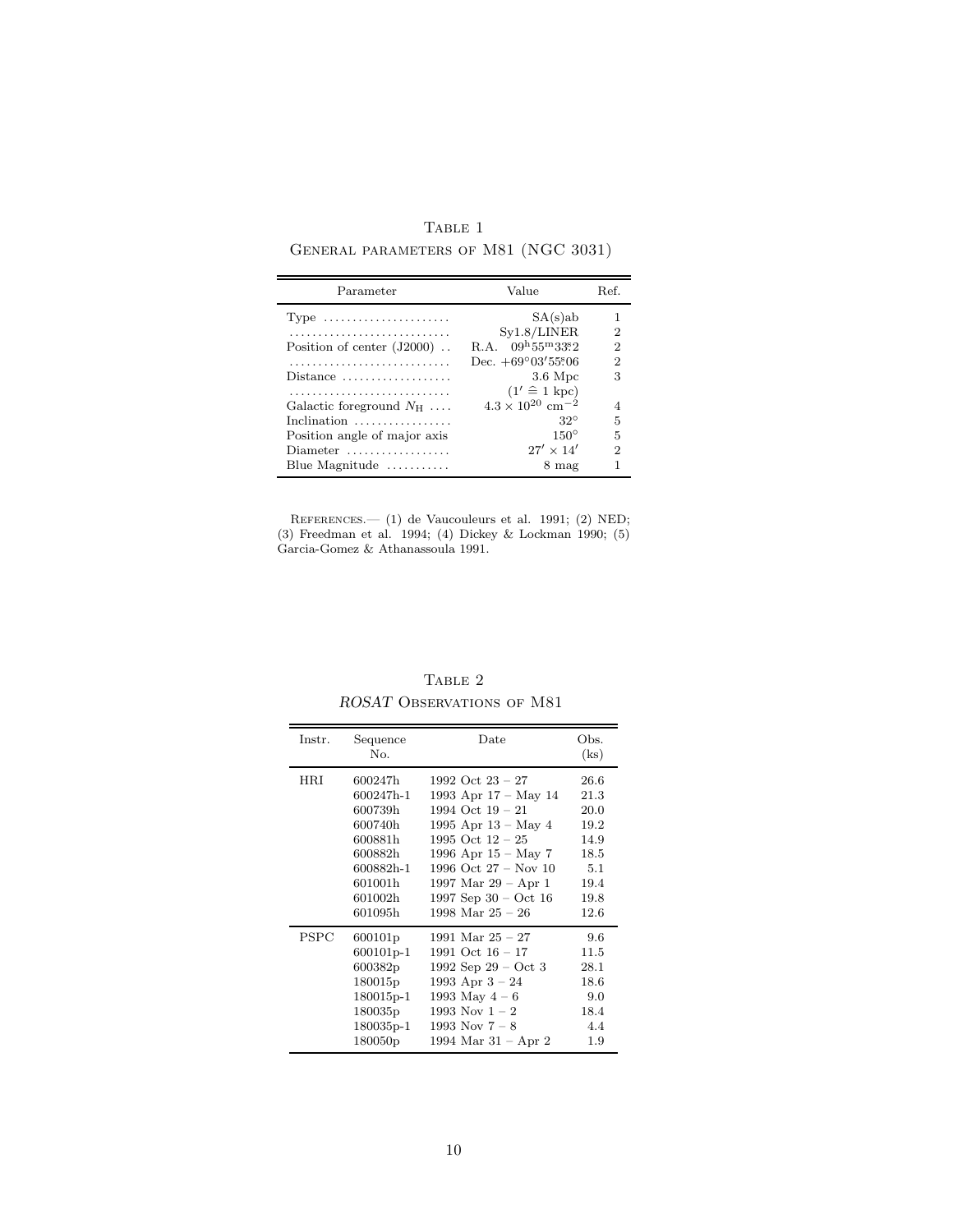| Source          | $\rm R.A.^{2000}$      | $\begin{aligned} \text{Dec.}^{2000}\qquad \quad \  \text{R}_{\text{err}} \end{aligned}$ |         | Rate                           | Comment |
|-----------------|------------------------|-----------------------------------------------------------------------------------------|---------|--------------------------------|---------|
|                 | s)<br>(h)<br>${\bf m}$ | $(° - ' '')$                                                                            | (''')   | $(10^{-4} \text{ cts s}^{-1})$ |         |
| (1)             | (2)                    | (3)                                                                                     | (4)     | (5)                            | (6)     |
| H1              | 09 52 41.15            | $+69$ 02 44.0                                                                           | 16.8    | $6.2 \pm 1.5$                  |         |
| H <sub>2</sub>  | 09 53 10.04            | $+690007.6$                                                                             | 9.6     | $5.6 \pm$<br>1.2               |         |
| H3              | 09 53 17.01            | $+690646.0$                                                                             | 9.3     | $3.5 \pm 0.9$                  |         |
| H <sub>4</sub>  | 09 53 49.15            | $+685242.2$                                                                             | 8.6     | 7.9 $\pm$<br>1.4               |         |
| H5              | 09 53 51.32            | $+69$ 02 47.6                                                                           | 6.3     | $2.7 \pm$<br>0.7               |         |
| H <sub>6</sub>  | 09 53 57.04            | $+69$ 03 57.0                                                                           | 4.8     | $3.9 \pm$<br>0.7               |         |
| H7              | 09 54 16.49            | $+69$ 16 27.8                                                                           | 10.7    | 4.9 $\pm$<br>1.2               |         |
| H8              | 09 54 45.27            | $+68$ 57 00.1                                                                           | 3.9     | $10.7 \pm$<br>1.0              |         |
| H9              | 09 54 50.96            | $+69$ 02 53.5                                                                           | 4.2     | $2.4 \pm$<br>0.5               | var     |
| H10             | 09 55 00.06            | $+69$ 07 48.4                                                                           | 3.7     | $9.2 \pm$<br>0.8               |         |
| H11             | 09 55 01.87            | $+685622.1$                                                                             | 4.0     | $11.7 \pm$<br>1.0              |         |
| H12             | 09 55 02.43            | $+685050.9$                                                                             | 12.7    | $4.8 \pm$<br>1.2               |         |
| H13             | 09 55 09.74            | $+69$ 04 10.1                                                                           | 3.7     | $7.5\pm$<br>0.7                | var     |
| H14             | 09 55 10.27            | $+69$ 05 04.7                                                                           | 3.6     | $13.1 \pm$<br>0.9              |         |
| H <sub>15</sub> | 09 55 22.04            | $+69$ 05 14.0                                                                           | 3.8     | 8.9 $\pm$<br>0.8               |         |
| H <sub>16</sub> | 09 55 22.03            | $+690641.2$                                                                             | 4.2     | $1.7~\pm$<br>0.4               |         |
| H17             | 09 55 24.37            | $+69$ 10 02.0                                                                           | 3.5     | $34.9 \pm$<br>1.5              | var     |
| H <sub>18</sub> | 09 55 24.72            | $+69$ 01 15.0                                                                           | $3.5\,$ | 2.2<br>$79.4 \pm$              | var     |
| H19             | 09 55 25.78            | $+69$ 15 49.8                                                                           | 10.1    | $3.1 \pm$<br>0.9               |         |
| H <sub>20</sub> | 09 55 28.86            | $+690616.1$                                                                             | 4.9     | $1.2 \pm$<br>0.4               |         |
| H <sub>21</sub> | 09 55 33.05            | $+690034.9$                                                                             | 3.5     | $200.3 \pm$<br>3.4             | var     |
| H <sub>22</sub> | 09 55 33.32            | $+69$ 03 57.5                                                                           | 3.5     | $2948.5 \pm 12.9$              | var     |
| H <sub>23</sub> | 09 55 35.06            | $+69$ 03 20.6                                                                           | 3.8     | $18.5 \pm$<br>1.2              |         |
| H <sub>24</sub> | 09 55 35.08            | $+68$ 55 15.7                                                                           | 6.3     | $2.5\pm$<br>0.6                |         |
| H <sub>25</sub> | 09 55 42.13            | $+69$ 03 39.4                                                                           | 3.7     | $18.4 \pm$<br>1.2              | var     |
| H <sub>26</sub> | 09 55 43.60            | $+69$ 17 01.8                                                                           | 9.7     | 5.9 $\pm$<br>$1.2\,$           |         |
| H <sub>27</sub> | 09 55 43.95            | $+685907.3$                                                                             | 4.0     | $2.4 \pm$<br>0.5               |         |
| H <sub>28</sub> | 09 55 47.44            | $+69$ 05 54.5                                                                           | 4.1     | $3.7 \pm$<br>0.6               |         |
| H <sub>29</sub> | 09 55 49.42            | $+685838.0$                                                                             | 3.9     | $5.6\pm$<br>0.7                |         |
| H <sub>30</sub> | 09 55 49.54            | $+690816.0$                                                                             | 4.0     | $3.0 \pm$<br>0.5               |         |
| H31             | 09 55 50.10            | $+69$ 05 34.8                                                                           | 3.6     | 19.6 $\pm$<br>1.1              |         |
| H32             | 09 55 58.79            | $+69$ 05 29.7                                                                           | 4.1     | $2.6 \pm$<br>0.5               |         |
| H33             | 09 56 02.23            | $+685901.0$                                                                             | 4.3     | $3.1 \pm$<br>0.6               |         |
| H34             | 09 56 02.90            | $+685936.7$                                                                             | 4.5     | $2.2 \pm$<br>0.5               |         |
| H <sub>35</sub> | 09 56 09.59            | $+69$ 12 53.4                                                                           | 5.5     | $5.0 \pm$<br>0.8               |         |
| H <sub>36</sub> | 09 56 09.22            | $+69$ 01 09.6                                                                           | 3.7     | $8.9 \pm$<br>0.8               |         |
| H37             | 09 56 13.85            | $+690634.0$                                                                             | 4.4     | $2.3 \pm$<br>0.5               |         |
| H <sub>38</sub> | 09 56 14.19            | $+68$ 57 24.8                                                                           | 3.7     | $10.5 \pm$<br>0.9              | var     |
| H39             | 09 56 36.87            | $+690030.1$                                                                             | 3.8     | $7.3 \pm$<br>0.8               |         |
| H40             | 09 57 01.58            | $+68$ 55 01.3                                                                           | 4.3     | 16.3 $\pm$<br>1.3              |         |
| H41             | 09 57 11.37            | $+69$ 05 04.1                                                                           | 5.3     | $2.7 \pm$<br>0.6               |         |
| H42             | 09 57 31.26            | $+69$ 02 31.9                                                                           | 12.3    | $4.1 \pm$<br>1.0               |         |
| H43             | 09 57 35.80            | $+690009.1$                                                                             | 7.0     | 7.5 $\pm$<br>1.1               |         |
| H44             | 09 57 53.76            | $+69$ 03 50.3                                                                           | $3.5\,$ | 552.9 $\pm$<br>5.9             | var     |
| H45             | 09 57 56.44            | $+69$ 11 39.2                                                                           | 12.6    | 6.9 $\pm$<br>1.4               |         |
| H46             | 09 58 02.94            | $+68$ 57 10.1                                                                           | 5.4     | $22.7 +$<br>1.8                |         |

TABLE  $3$ ROSAT HRI M81 Source List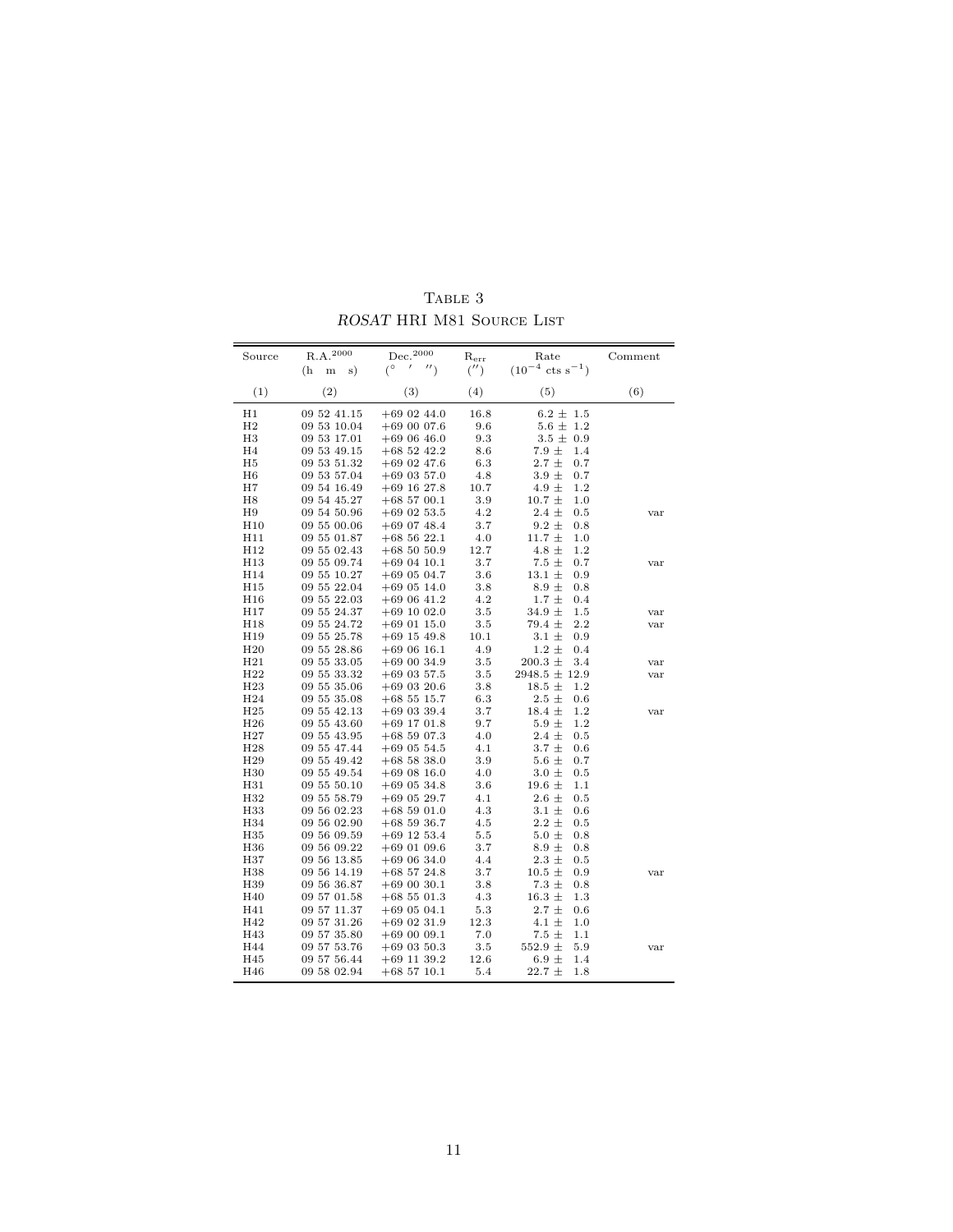| Source                             | $\rm R.A.^{2000}$                          | Dec. <sup>2000</sup>                                | Rate                             | Hardness Ratio                     |                                    | Comment                        |
|------------------------------------|--------------------------------------------|-----------------------------------------------------|----------------------------------|------------------------------------|------------------------------------|--------------------------------|
| (1)                                | (h<br>s)<br>${\bf m}$<br>$\left( 2\right)$ | $^{\prime}$ $^{\prime\prime}$ )<br>$(^\circ$<br>(3) | $(\text{cts ks}^{-1})$<br>(4)    | HR1<br>(5)                         | HR2<br>(6)                         | (7)                            |
|                                    |                                            |                                                     |                                  |                                    |                                    |                                |
| P <sub>1</sub>                     | 09 52 40.9                                 | $+690350$                                           | $0.8 \pm 0.1$                    | $0.89 \pm 0.28$                    | $0.73 \pm 0.19$                    |                                |
| P <sub>2</sub><br>P3               | 09 52 44.0<br>09 52 47.4                   | $+69$ 02 52<br>$+690901$                            | $0.7 \pm 0.1$<br>$0.7 \pm 0.1$   | $1.00 \pm 0.36$<br>$1.00 \pm 0.36$ | $0.62 \pm 0.21$<br>$0.39 \pm 0.22$ | H1                             |
| P <sub>4</sub>                     | 09 52 50.7                                 | $+685921$                                           | $0.5 \pm 0.1$                    | $0.79 \pm 0.41$                    | $0.06 \pm 0.28$                    |                                |
| P5                                 | 09 53 00.1                                 | $+690727$                                           | $0.5 \pm 0.1$                    | $0.80 \pm 0.36$                    | $0.56 \pm 0.24$                    |                                |
| P6                                 | 09 53 11.7                                 | $+685959$                                           | $1.0 \pm 0.1$                    | $1.00 \pm 0.21$                    | $0.18 \pm 0.14$                    | $_{\rm H2}$                    |
| P7                                 | 09 53 18.1                                 | $+690637$                                           | $0.9 \pm 0.1$                    | $0.56 \pm 0.14$                    | $0.42 \pm 0.12$                    | H <sub>3</sub>                 |
| P8                                 | 09 53 27.4                                 | $+690413$                                           | $0.9 \pm 0.1$                    | $1.00 \pm 0.18$                    | $0.55 \pm 0.12$                    |                                |
| P9                                 | 09 53 29.8                                 | $+685835$                                           | $1.8 \pm 0.2$                    | $0.33 \pm 0.08$                    | $0.23 \pm 0.10$                    |                                |
| P10<br>P <sub>11</sub>             | 09 53 37.0<br>09 53 40.8                   | $+69$ 05 36<br>$+685916$                            | $0.5 \pm 0.1$<br>$1.4 \pm 0.2$   | $0.96 \pm 0.35$<br>$0.87 \pm 0.12$ | $0.27 \pm 0.22$<br>$0.59 \pm 0.10$ |                                |
| P12                                | 09 53 43.6                                 | $+69$ 16 00                                         | $0.5 \pm 0.1$                    | $1.00 \pm 0.53$                    | $0.51 \pm 0.32$                    |                                |
| P <sub>13</sub>                    | 09 53 50.2                                 | $+685239$                                           | $3.3 \pm 0.2$                    | $0.84 \pm 0.06$                    | $0.42 \pm 0.07$                    | H4                             |
| P <sub>14</sub>                    | 09 53 52.2                                 | $+690251$                                           | $1.1 \pm 0.1$                    | $1.00 \pm 0.15$                    | $0.35 \pm 0.12$                    | H5                             |
| P15                                | 09 53 58.0                                 | $+690356$                                           | $1.3 \pm 0.1$                    | $0.62 \pm 0.12$                    | $0.28 \pm 0.12$                    | H6                             |
| P16                                | 09 54 21.0                                 | $+690003$                                           | $1.0 \pm 0.1$                    | $0.90 \pm 0.14$                    | $0.47 \pm 0.12$                    |                                |
| P17                                | 09 54 21.7                                 | $+685436$                                           | $1.7 \pm 0.2$                    | $0.90 \pm 0.13$                    | $0.23 \pm 0.11$                    |                                |
| P <sub>18</sub>                    | 09 54 31.8                                 | $+685236$                                           | $0.4 \pm 0.1$                    | $0.21 \pm 0.24$                    | $0.45 \pm 0.27$                    |                                |
| P19<br>$P_{20}$                    | 09 54 39.3<br>09 54 41.3                   | $+69$ 19 13<br>$+690451$                            | $0.8 \pm 0.2$<br>$0.7 \pm 0.1$   | $1.00 \pm 0.29$<br>$0.97 \pm 0.25$ | $0.09 \pm 0.19$<br>$0.26 \pm 0.18$ |                                |
| P <sub>21</sub>                    | 09 54 42.6                                 | $+69$ 02 38                                         | $0.4 \pm 0.1$                    | $0.39 \pm 0.24$                    | $0.46 \pm 0.24$                    | H9; var                        |
| P <sub>22</sub>                    | 09 54 45.3                                 | $+685658$                                           | $3.3 \pm 0.2$                    | $0.90 \pm 0.05$                    | $0.10 \pm 0.06$                    | H8                             |
| P <sub>23</sub>                    | 09 54 47.6                                 | $+69$ 11 22                                         | $0.4 \pm 0.1$                    | $1.00 \pm 0.43$                    | $0.19 \pm 0.25$                    |                                |
| P <sub>24</sub>                    | 09 55 00.2                                 | $+69$ 19 14                                         | $0.7 \pm 0.1$                    | $0.78 \pm 0.30$                    | $0.11 \pm 0.22$                    |                                |
| P <sub>25</sub>                    | 09 55 00.8                                 | $+69$ 07 40                                         | $4.4 \pm 0.2$                    | $0.95 \pm 0.04$                    | $0.51 \pm 0.05$                    | H10                            |
| $P_{26}$                           | 09 55 02.4                                 | $+69$ 10 29                                         | $0.7 \pm 0.1$                    | $1.00 \pm 0.26$                    | $0.37 \pm 0.16$                    |                                |
| P27                                | 09 55 02.4                                 | $+685621$                                           | $1.7 \pm 0.2$                    | $-0.09 \pm 0.06$                   | $-0.06 \pm 0.10$                   | H11                            |
| P <sub>28</sub>                    | 09 55 05.5                                 | $+685853$<br>$+690404$                              | $0.3 \pm 0.1$                    | $1.00 \pm 0.44$                    | $0.06 \pm 0.28$                    |                                |
| P <sub>29</sub><br>P <sub>30</sub> | 09 55 10.5<br>09 55 11.0                   | $+690829$                                           | $5.1 \pm 0.3$<br>$0.6 \pm 0.1$   | $0.92 \pm 0.03$<br>$1.00 \pm 0.27$ | $0.35 \pm 0.05$<br>$0.25 \pm 0.19$ | $H13$ ; var                    |
| P31                                | 09 55 11.0                                 | $+690460$                                           | $5.6 \pm 0.3$                    | $0.99 \pm 0.03$                    | $0.48 \pm 0.04$                    | H14                            |
| P32                                | 09 55 13.6                                 | $+69$ 12 32                                         | $0.4 \pm 0.1$                    | $0.74 \pm 0.38$                    | $0.85 \pm 0.27$                    |                                |
| P33                                | 09 55 22.7                                 | $+69$ 06 31                                         | $7.3 \pm 0.3$                    | $0.89 \pm 0.03$                    | $0.43 \pm 0.04$                    |                                |
| P34                                | 09 55 23.7                                 | $+690508$                                           | $6.1 \pm 0.3$                    | $0.91 \pm 0.03$                    | $0.44 \pm 0.04$                    | H <sub>15</sub>                |
| P <sub>35</sub>                    | 09 55 24.6                                 | $+690954$                                           | $12.3 \pm 0.4$                   | $0.90 \pm 0.02$                    | $0.28 \pm 0.03$                    | H17; var                       |
| P <sub>36</sub>                    | 09 55 24.9                                 | $+69$ 01 13                                         | $27.0 \pm 0.6$                   | $0.96 \pm 0.01$                    | $0.43 \pm 0.02$                    | $H18$ ; var                    |
| P37                                | 09 55 33.1                                 | $+690034$                                           | $70.1 \pm 0.9$                   | $0.98 \pm 0.00$                    | $0.54 \pm 0.01$                    | $H21$ ; var                    |
| P38<br>P39                         | 09 55 33.6<br>09 55 41.0                   | $+69$ 03 54<br>$+69$ 17 21                          | $666.5 \pm 2.8$<br>$1.1 \pm 0.2$ | $0.86 \pm 0.00$<br>$0.60 \pm 0.15$ | $0.26 \pm 0.00$<br>$0.52 \pm 0.13$ | $H22$ ; var<br>H <sub>26</sub> |
| P40                                | 09 55 49.2                                 | $+68$ 58 41                                         | $2.2 \pm 0.2$                    | $0.90 \pm 0.07$                    | $0.23 \pm 0.08$                    |                                |
| P41                                | 09 55 49.4                                 | $+69$ 05 32                                         | $8.1 \pm 0.3$                    | $0.86 \pm 0.02$                    | $0.43 \pm 0.04$                    | $H28 + H31$                    |
| P42                                | 09 55 50.0                                 | $+690809$                                           | $1.5 \pm 0.2$                    | $0.91 \pm 0.09$                    | $0.20 \pm 0.09$                    | H <sub>30</sub>                |
| P43                                | 09 56 01.5                                 | $+685909$                                           | $1.8 \pm 0.2$                    | $0.86 \pm 0.10$                    | $0.20 \pm 0.10$                    | H33+H34                        |
| P44                                | 09 56 08.9                                 | $+690107$                                           | $1.5 \pm 0.1$                    | $0.81 \pm 0.10$                    | $-0.60 \pm 0.10$                   | H36                            |
| P45                                | 09 56 09.2                                 | $+69$ 12 45                                         | $1.0 \pm 0.1$                    | $1.00 \pm 0.17$                    | $0.18 \pm 0.14$                    | H <sub>35</sub>                |
| P46                                | 09 56 12.7<br>09 56 14.2                   | $+690629$                                           | $0.4 \pm 0.1$                    | $1.00 \pm 0.37$                    | $0.35 \pm 0.22$                    | H37                            |
| P47<br>P48                         | 09 56 36.3                                 | $+685727$<br>$+690028$                              | $2.2 \pm 0.2$<br>$2.8 \pm 0.2$   | $0.39 \pm 0.07$<br>$0.86 \pm 0.06$ | $0.07 \pm 0.08$<br>$0.31 \pm 0.07$ | $H38$ ; var<br>H39             |
| P49                                | 09 56 43.7                                 | $+685351$                                           | $1.8 \pm 0.1$                    | $0.87 \pm 0.12$                    | $0.54 \pm 0.10$                    |                                |
| P50                                | 09 56 46.0                                 | $+685440$                                           | $1.9 \pm 0.2$                    | $1.00 \pm 0.10$                    | $0.58 \pm 0.09$                    |                                |
| P51                                | 09 56 52.0                                 | $+690741$                                           | $0.5 \pm 0.1$                    | $0.78 \pm 0.26$                    | $0.36 \pm 0.20$                    |                                |
| P52                                | 09 56 52.6                                 | $+69$ 10 42                                         | $0.9\,\pm\,0.1$                  | $0.76 \pm 0.16$                    | $0.09 \pm 0.15$                    |                                |
| P <sub>53</sub>                    | 09 56 52.9                                 | $+69$ 11 59                                         | $0.8 \pm 0.1$                    | $1.00 \pm 0.20$                    | $0.49 \pm 0.15$                    |                                |
| P54                                | 09 56 55.8                                 | $+690860$                                           | $0.4 \pm 0.1$                    | $0.78 \pm 0.33$                    | $0.47 \pm 0.23$                    |                                |
| P <sub>55</sub>                    | 09 57 01.4                                 | $+685460$                                           | $4.4 \pm 0.3$                    | $0.88 \pm 0.04$                    | $0.12 \pm 0.06$                    | H40                            |
| P56                                | 09 57 01.6                                 | $+685649$                                           | $0.6 \pm 0.1$                    | $0.93 \pm 0.32$                    | $0.14 \pm 0.23$                    |                                |
| P57<br>P <sub>58</sub>             | 09 57 10.9<br>09 57 14.4                   | $+69$ 05 01<br>$+69$ 11 35                          | $0.6 \pm 0.1$<br>$0.5 \pm 0.1$   | $1.00 \pm 0.27$<br>$0.94 \pm 0.29$ | $0.13 \pm 0.20$<br>$0.21 \pm 0.21$ | H41                            |
| P <sub>59</sub>                    | 09 57 17.2                                 | $+69$ 10 12                                         | $0.5 \pm 0.1$                    | $0.94 \pm 0.30$                    | $0.48 \pm 0.21$                    |                                |
| P60                                | 09 57 17.5                                 | $+685827$                                           | $1.4 \pm 0.2$                    | $0.95 \pm 0.12$                    | $0.33 \pm 0.11$                    |                                |
| P61                                | 09 57 26.9                                 | $+685316$                                           | $0.6 \pm 0.1$                    | $1.00 \pm 0.41$                    | $0.08 \pm 0.25$                    |                                |
| P62                                | 09 57 28.4                                 | $+69$ 13 30                                         | $1.8 \pm 0.2$                    | $0.99 \pm 0.11$                    | $0.25 \pm 0.10$                    |                                |
| P63                                | 09 57 29.8                                 | $+69$ 02 32                                         | $0.8 \pm 0.1$                    | $0.80 \pm 0.18$                    | $0.02 \pm 0.16$                    | H42                            |

Table 4 ROSAT PSPC M81 Source List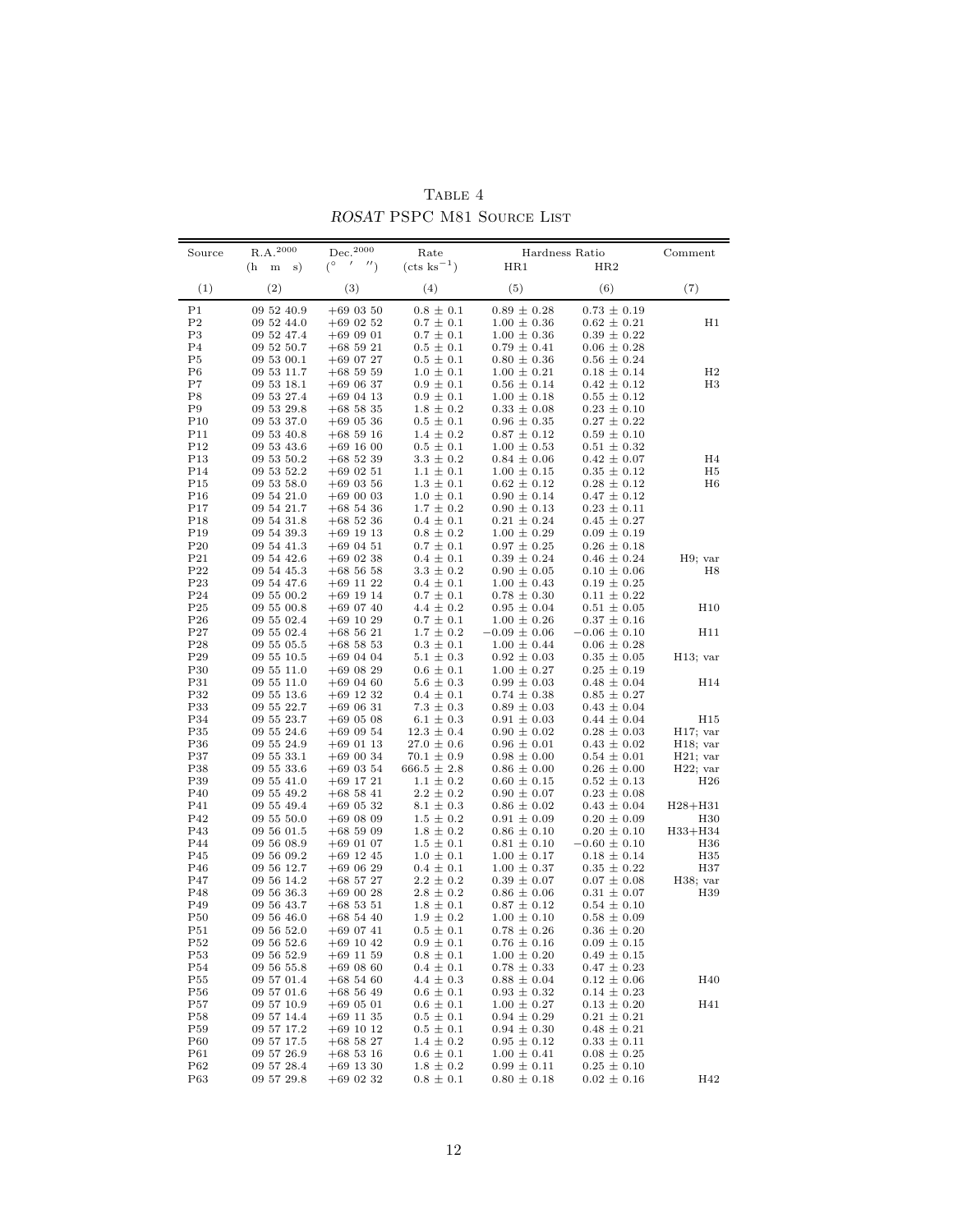| Source          | $R.A.^{2000}$<br>(h<br>m<br>s) | $Dec.^{2000}$<br>$\prime$<br>0 | Rate<br>$(\text{cts ks}^{-1})$ | HR1             | Hardness Ratio<br>HR2 | Comment     |
|-----------------|--------------------------------|--------------------------------|--------------------------------|-----------------|-----------------------|-------------|
| (1)             | $\left( 2\right)$              | $\left( 3\right)$              | $^{(4)}$                       | (5)             | (6)                   | (7)         |
| P <sub>64</sub> | 09 57 35.6                     | $+690009$                      | $1.6 \pm 0.2$                  | $1.00 + 0.11$   | $0.11 \pm 0.10$       | H43         |
| P65             | 09 57 35.7                     | $+69$ 16 07                    | $0.7 \pm 0.2$                  | $0.98 \pm 0.27$ | $0.37 \pm 0.18$       |             |
| P <sub>66</sub> | 09 57 53.3                     | $+690348$                      | $198.0 \pm 1.6$                | $0.97 + 0.00$   | $0.39 + 0.01$         | $H44$ ; var |
| P67             | 09 57 55.7                     | $+69$ 11 33                    | $3.1 \pm 0.2$                  | $0.84 \pm 0.07$ | $0.22 \pm 0.07$       | H45         |
| P <sub>68</sub> | 09 57 57.3                     | $+690611$                      | $0.9 \pm 0.2$                  | $0.70 + 0.21$   | $0.24 \pm 0.20$       | H46         |
| P <sub>69</sub> | 09 58 02.2                     | $+685710$                      | $3.7 \pm 0.3$                  | $0.16 + 0.05$   | $0.03 \pm 0.07$       |             |

Table 4—Continued

TABLE  $5$ ROSAT M81 SOURCE IDENTIFICATIONS

| Source          | Offset<br>('') | $\boldsymbol{R}$<br>(mag)                                                 | $\boldsymbol{B}$<br>(mag)    | $B-R$<br>(mag)           | Identification <sup>a</sup>   |
|-----------------|----------------|---------------------------------------------------------------------------|------------------------------|--------------------------|-------------------------------|
| (1)             | (2)            | (3)                                                                       | (4)                          | (5)                      | (6)                           |
| $H2 = P6$       | 6.0            | 11.82                                                                     | 14.13                        | 2.31                     | GS 0438301079; U1575 03021793 |
| $H3 = P7$       | 5.4            | 18.0                                                                      | 19.40                        | 1.40                     | U1575 03022008                |
| P9              | 12.0           | 11.02                                                                     | 12.47                        | 1.72                     | GS 0438300727; U1575 03022347 |
| P11             | 6.9            | 19.27                                                                     | $\overline{\phantom{m}}$     | >1.92                    | non-stellar                   |
| $H4 = P13$      | 3.6            | 19.06                                                                     | 20.69                        | 1.63                     | U1575 03022935                |
| P <sub>14</sub> | 12.6           | 18.17                                                                     | 21.18                        | 3.01                     | non-stellar                   |
| $H6 = P15$      | 4.2            | 19.77                                                                     |                              | >1.42                    | stellar                       |
| P <sub>19</sub> | 3.1            | 19.81                                                                     | $\qquad \qquad -$            | >1.38                    | U1575 03024392                |
| $H8 = P22$      | 1.8            | 12.45                                                                     | 13.55                        | 1.10                     | GS 0438300613; U1575 03024587 |
| H9              | 5.0            | $\hspace{1.0cm} \rule{1.5cm}{0.15cm} \hspace{1.0cm} \rule{1.5cm}{0.15cm}$ | $\overbrace{\qquad \qquad }$ |                          | SNR MF4                       |
| P <sub>23</sub> | 7.4            | 18.90                                                                     | 19.50                        | 0.60                     | U1575 03024612                |
| $H11 = P27$     | 5.9            | 10.31                                                                     | 11.62                        | 1.31                     | GS 0438301127; U1575 03025086 |
| $H13 = P29$     | 4.5            |                                                                           |                              | $\overline{\phantom{m}}$ | X2; SNR MF11                  |
| $H14 = P31$     | 2.9            |                                                                           |                              | $\overline{\phantom{0}}$ | X3                            |
| $H17 = P35$     | 6.3            |                                                                           |                              |                          | X <sub>4</sub>                |
| $H18 = P36$     | 1.3            |                                                                           |                              |                          | SN 1993J                      |
| $H21 = P37$     | 2.7            |                                                                           |                              |                          | X6: SNR MF22                  |
| $H22 = P38$     | 3.3            |                                                                           |                              |                          | X5; M81 nucleus               |
| H31             | 5.2            |                                                                           |                              |                          | X7                            |
| $H38 = P47$     | 0.5            | 16.85                                                                     | 19.37                        | 2.52                     | X8; U1575 03027313            |
| $H39 = P48$     | 2.3            | 17.07                                                                     | 17.24                        | 0.17                     | U1575 03027973                |
| P49             | 15.3           | 14.72                                                                     | 15.93                        | 1.21                     | GS 0438300776; U1575 03028257 |
| $H40 = P55$     | 0.7            | 16.91                                                                     | 17.37                        | 0.46                     | U1575 03028660                |
| P <sub>56</sub> | 5.0            | 18.71                                                                     | 20.48                        | 1.87                     | U1575 03028666                |
| P <sub>58</sub> | 8.0            | 14.84                                                                     | 16.09                        | 1.25                     | GS 0438300612                 |
| P62             | 10.6           | 18.51                                                                     | $\qquad \qquad -$            | > 2.68                   | non-stellar                   |
| $H42 = P63$     | 3.1            | $\overline{\phantom{m}}$                                                  | 19.92                        | $<-0.08$                 | Ho IX                         |
| $H44 = P66$     | 4.3            | 17.80                                                                     | $\overline{\phantom{m}}$     | > 3.39                   | X9; U1575 03030069; nebula    |
| $H45 = P67$     | 8.5            | 19.44                                                                     | 21.17                        | 1.73                     | non-stellar                   |
| $H46 = P69$     | 2.4            | 9.95                                                                      | 11.51                        | 1.56                     | GS 0438301132                 |

 $(a)$  see §4 for details. Identifications are denoted by:

GS – HST Guide Star Catalog v1.1;<br>U – USNO A-v2.0 Catalog of Astrometric Standards;<br>MF – SNR candidate number from Matonick & Fesen (1997);<br>X – Einstein X-ray source number from Fabbiano (1988);<br>Ho IX – Holmberg IX dwarf g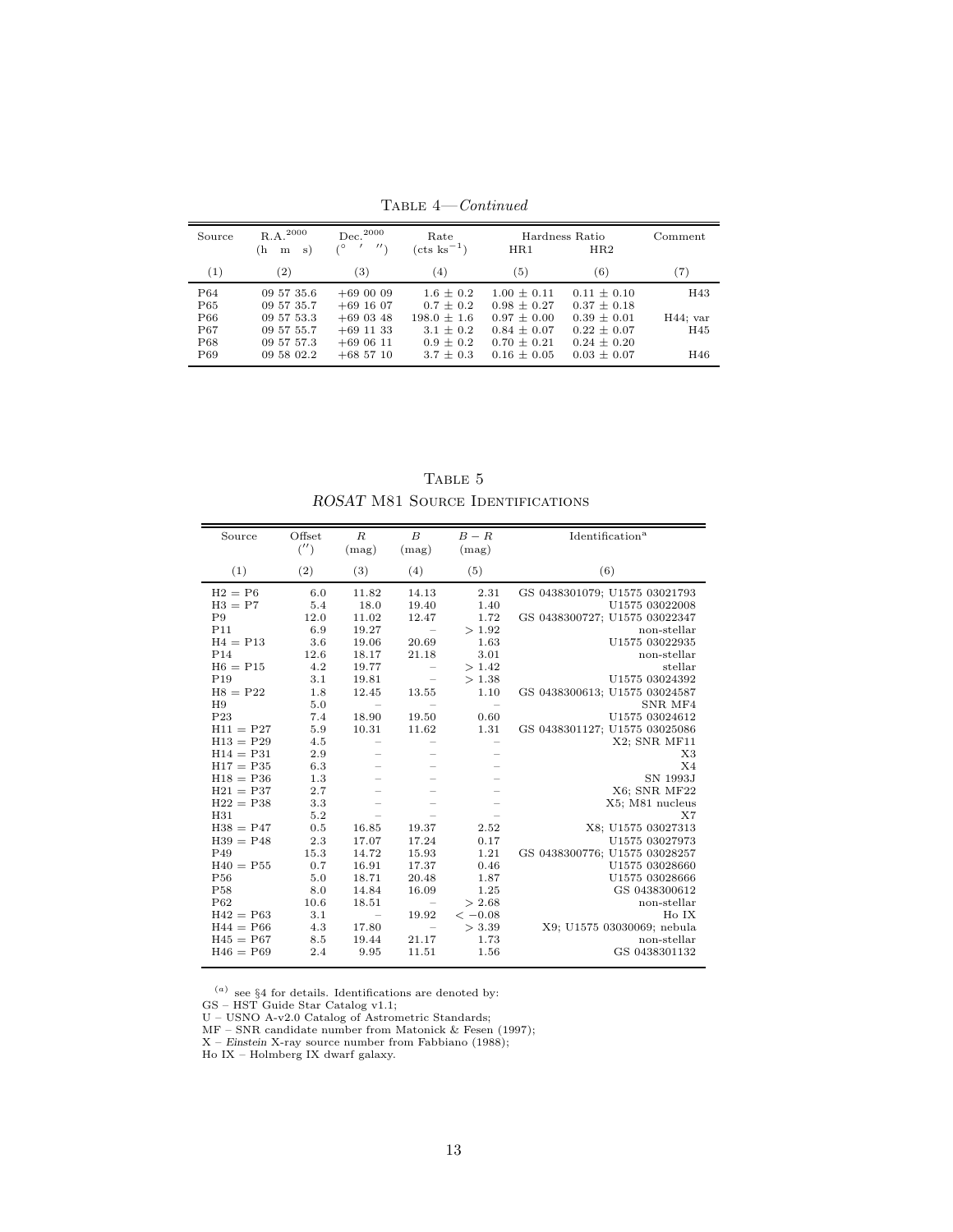TABLE 6 Position Coincidence between X-ray Sources and SNR Candidates

| <b>SNR</b><br>Name | R.A.<br>(h<br>m s) | Dec.<br>$^{\prime\prime}$<br>70 | $\Delta_{\rm x-o}$<br>(11) | $L_{\rm H\alpha}$<br>$(\text{ergs s}^{-1})$ | $\left[\mathrm{S\scriptstyle{II}}\right]/\mathrm{H}\alpha$ | Size<br>$^{\prime}$ DC) | $\rm{Optical}$<br>Shape | ROSAT<br>Source | $L_{\rm x}$<br>$(\text{ergs s}^{-1})$ |
|--------------------|--------------------|---------------------------------|----------------------------|---------------------------------------------|------------------------------------------------------------|-------------------------|-------------------------|-----------------|---------------------------------------|
| MF4                | 09 54 51.3         | $+69$ 02 58.5                   | 6.2                        | $4.5 \times 10^{36}$                        | 0.58                                                       | 40                      | stellar                 | Η9              | $1.5 \times 10^{37}$                  |
| MF11               | 09 55 09.6         | $+69.0414.6$                    | 4.5                        | $2.2 \times 10^{36}$                        | 1.58                                                       | 40                      | stellar                 | H13/P29         | $4.7 \times 10^{37}$                  |
| $\rm{MF}22$        | 09 55 32.7         | $+690032.9$                     | 2.7                        | $1.7 \times 10^{37}$                        | 0.85                                                       | 90                      | filled                  | H21/P37         | $1.2 \times 10^{39}$                  |

TABLE 7 X-Ray Emission Components in the Field of M81

| Emission component                                                                                                                        | HRI Rate<br>$(\text{cts s}^{-1})$         | $L_{v}^{\mathrm{a}}$<br>$(10^{40}$<br>$ergs s^{-1}$ | Fraction<br>$(\%)$    |
|-------------------------------------------------------------------------------------------------------------------------------------------|-------------------------------------------|-----------------------------------------------------|-----------------------|
| Point-like nuclear source $(H22)$<br>Interlopers $(H11, H39, H40, H41)$<br>Diffuse emission within the $D_{25}$ ellipse                   | 0.457<br>0.295<br>0.005<br>0.044<br>0.113 | 2.83<br>1.83<br>0.03<br>0.27<br>0.70                | 100<br>65<br>10<br>24 |
| Total bulge emission $(< 2'$ radius)<br>Point-like nuclear source $(< 2'$ radius)<br>Extended bulge emission $(< 2'$ radius) <sup>c</sup> | 0.354<br>0.292<br>0.062                   | 2.19<br>1.81<br>0.38                                | 100<br>83<br>17       |

 $(a)$  0.5–2 keV band luminosities.

 $(b)$  Point sources within the  $D_{25}$  ellipse of M81 (Table 3), excluding identified interlopers and the nuclear X-ray source.

 $(c)$  Derived from the radial intensity profile of the point-like X-ray source Her X-1, scaled to the peak of the X-ray emission from the bulge (Fig. 4; §3.3).

| Model <sup>a</sup>         | $T,\Gamma^{\rm b}$  | $N_{\rm H}$ <sup>b</sup>    | $L_{\rm x}$ <sup>c</sup> |
|----------------------------|---------------------|-----------------------------|--------------------------|
|                            | (keV)               | $(10^{20} \text{ cm}^{-2})$ | $(\text{ergs s}^{-1})$   |
| Three-component model:     |                     |                             |                          |
| $\bullet$ Thermal Plasma 1 | $0.15(0.13 - 0.17)$ | $4.8(4.7-4.9)$              | $2.0 \times 10^{39}$     |
| $\bullet$ Thermal Plasma 2 | $0.63(0.52 - 0.74)$ | 6.0(5.7–6.3)                | $0.5 \times 10^{39}$     |
| $\bullet$ Power Law        | $1.85(1.83-1.87)$   | $23(22-25)$                 | $1.7 \times 10^{40}$     |

TABLE 8 X-ray Spectral Properties of the Bulge Region

 $(a)$  Metal abundances for both X-ray-emitting and -absorbing materials are assumed as 100% solar.

 $(b)$  90% confidence intervals.

 $\left( \begin{matrix} c) & 0.5–2 \end{matrix} \right.$  keV band luminosities.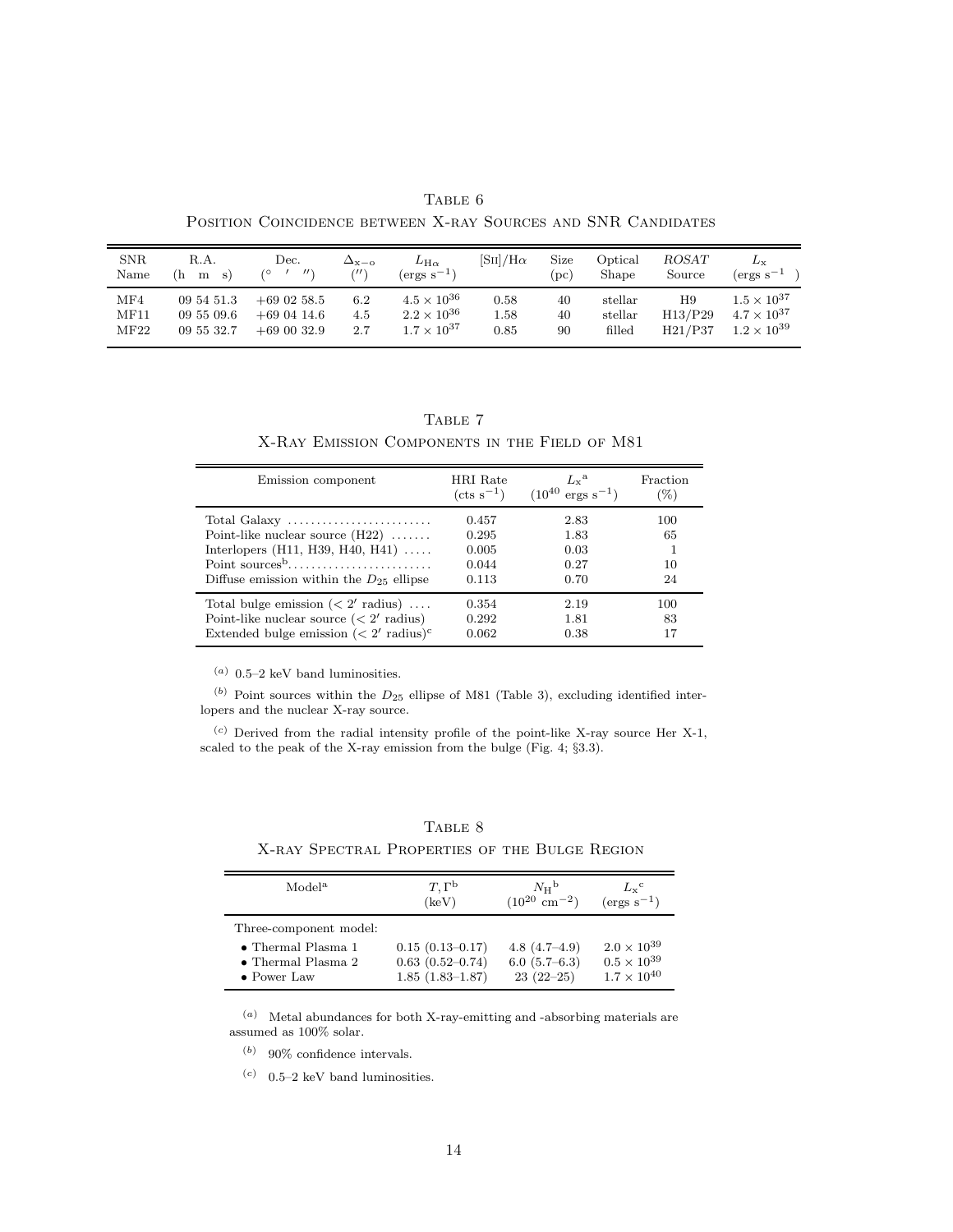Fig.  $1 - ROSAT$  PSPC (0.5-2 keV band) contour map of M81, overlayed onto a digitized DSS2 plate. The PSPC intensity map was adaptively smoothed with a Gaussian with size adjusted to achieve a constant signal-to-noise ratio of 6. Contours are at 4.5, 6, 10, 20, 50, 100, 500, 2000 and  $5000 \times 10^{-3}$  cts arcmin<sup>-2</sup> s<sup>-1</sup>.

Fig.  $2 - ROSAT$  PSPC (0.5-2 keV band) intensity contour map of M81. The map was smoothed with a Gaussian filter of 35" (FWHM). Same X-ray contour levels as in Fig. 1. HRI and PSPC source positions are marked with crosses and boxes, respectively, and are enumerated according to the source lists (Tables 3 and 4) in the right-hand panels. The  $D_{25}$  ellipse of M81 is indicated by a dotted line. The lower panel shows a high-resolution HRI close-up of the inner  $11' \times 11'$ region. The map was smoothed with a Gaussian filter of  $9''$  (FWHM). Contours are at 2, 4, 6, 10, 20, 50, 100, 500, 2000 and 5000 ×10−<sup>3</sup> cts  $\arcsin^{-2}$  s<sup>-1</sup>.

Fig. 3.— Lightcurves of the five brightest X-ray sources in the M81 field. PSPC data are marked as boxes, HRI data are indicated by a horizontal bar. Dashed lines give the mean count rates over the ROSAT PSPC period of observation, the dotted lines indicate the mean count rates over the complete ROSAT HRI observation. Error bars are  $1\sigma$  statistical errors, arrows indicate  $3\sigma$  upper limits.

Fig. 4.— Radial X-ray surface brightness profile of the M81 bulge region (solid line), compared to the profile of the point-like X-ray source LMC X-1 (dashed line), which is scaled to the peak of the bulge emission.

Fig. 5.— ROSAT HRI intensity contours of M81 (left-hand panel) and M101 (right-hand panel), overlaid on UIT UV images. The HRI images are adaptively smoothed with a S/N equal to 6. Contour levels are at 0.4, 0.6, 1.0, 1.5, 2.3, 3.3., 5.3, 11, 23, 47, 80, 160, 300, 600, 1200, and 2400  $\times 10^{-3}$  $\text{cts arcmin}^{-2} \text{ s}^{-1}.$ 

Fig. 6.— Radial diffuse X-ray intensity distributions of M81 (left-hand panel) and M101 (righthand panel), compared with UV (solid line) and optical (dashed line) intensity profiles around the galaxies nuclei. The intensity units are for X-ray data only; the optical (POSS E survey) and UV (Astro-1 UIT) profiles are arbitrarily normalized.

Fig. 7.— HI contours overlaid on the near-UV image of M81. The HI data are the same as in Yun et al. (1994) and the contours are at 5, 10, 15, 20, and  $25 \times 10^{20}$  cm<sup>-2</sup>.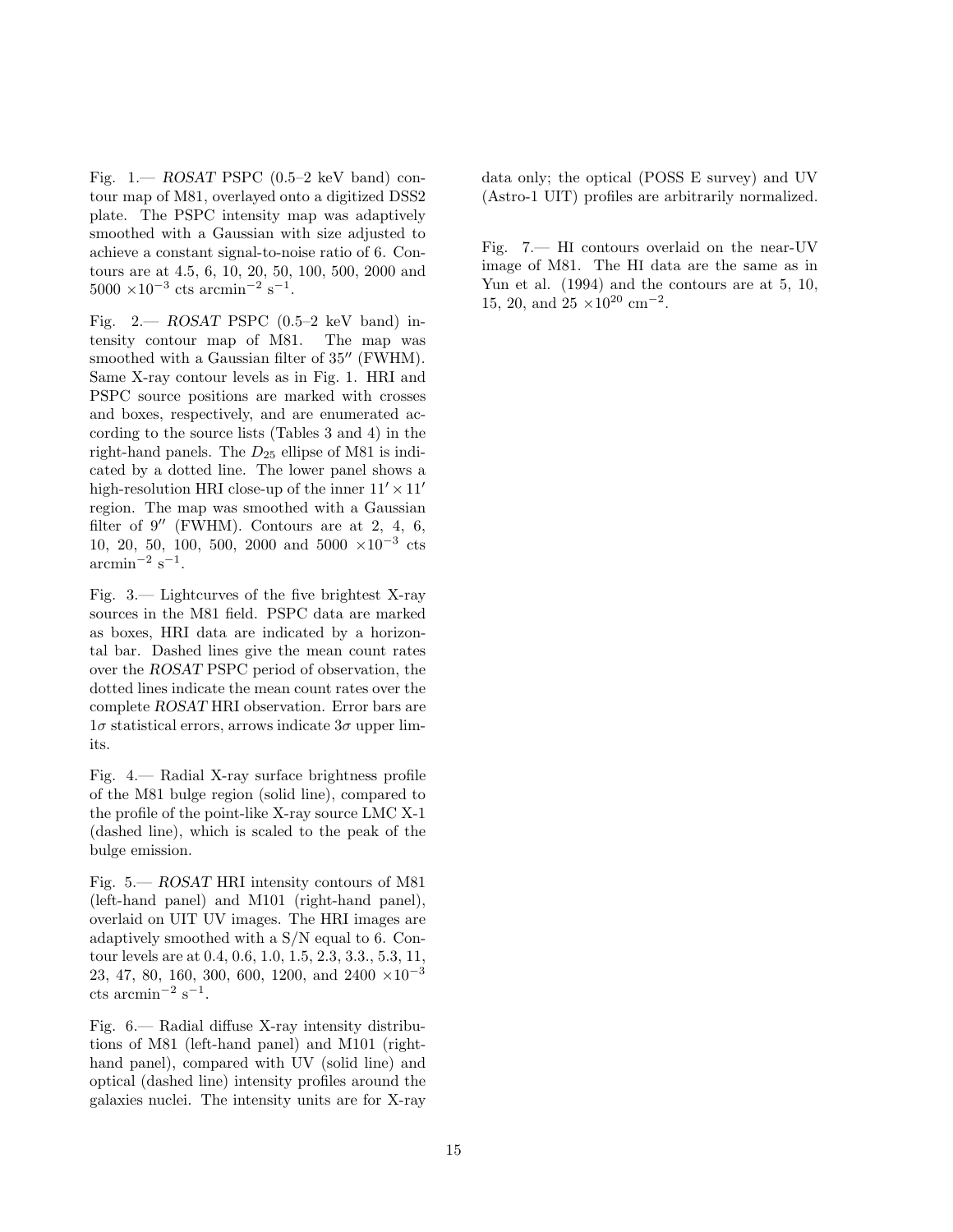This figure "f1.jpg" is available in "jpg" format from: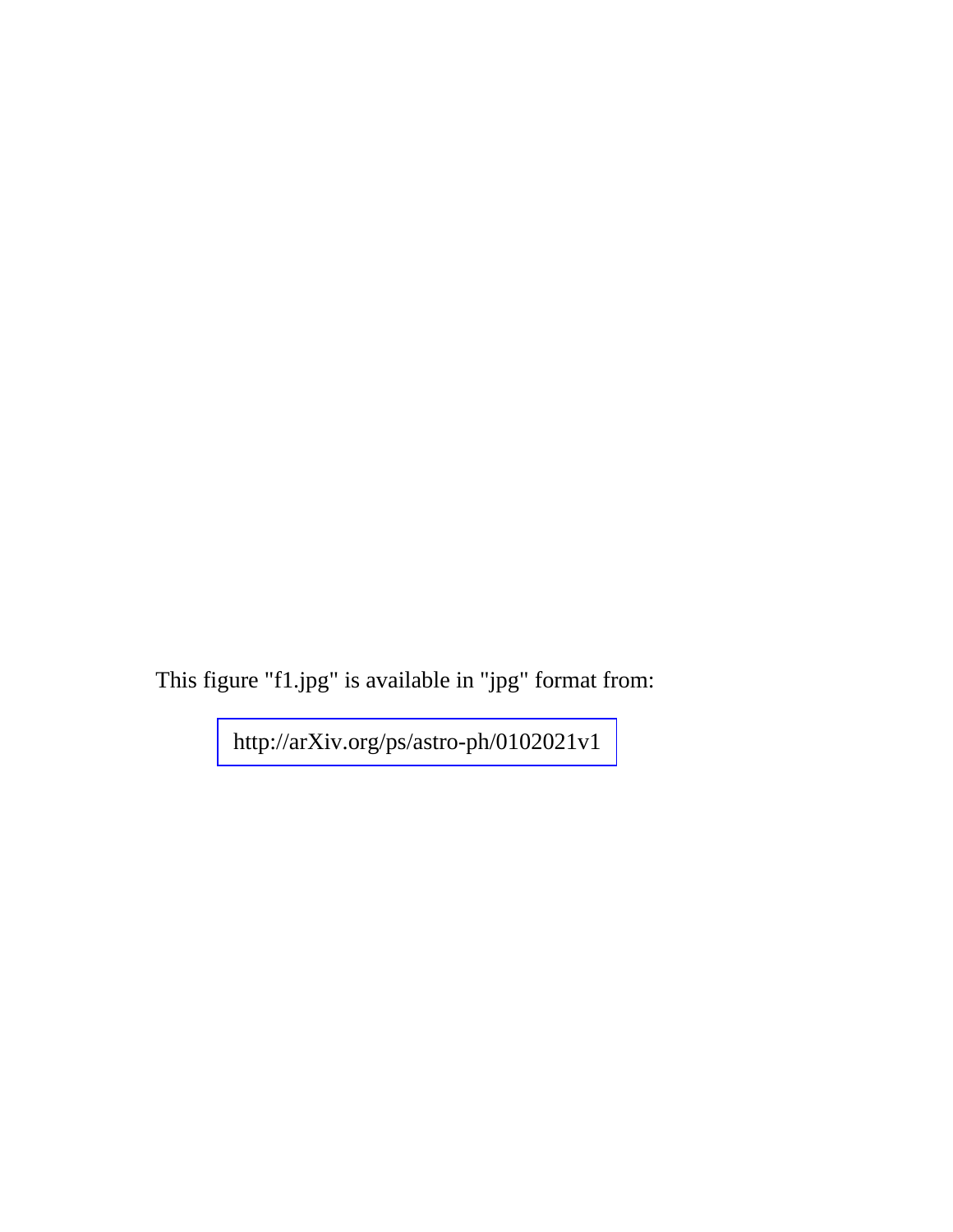This figure "f2.jpg" is available in "jpg" format from: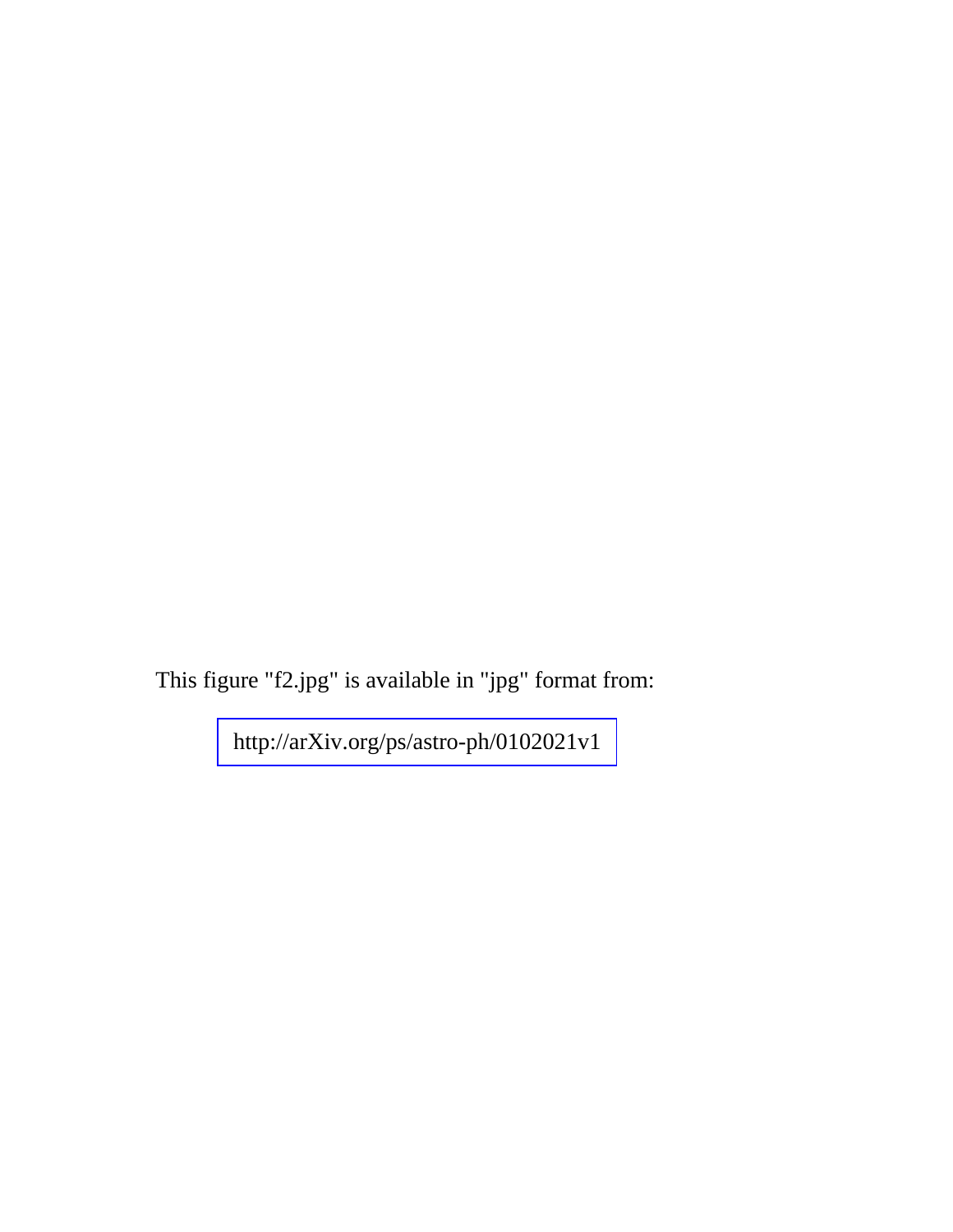This figure "f3.jpg" is available in "jpg" format from: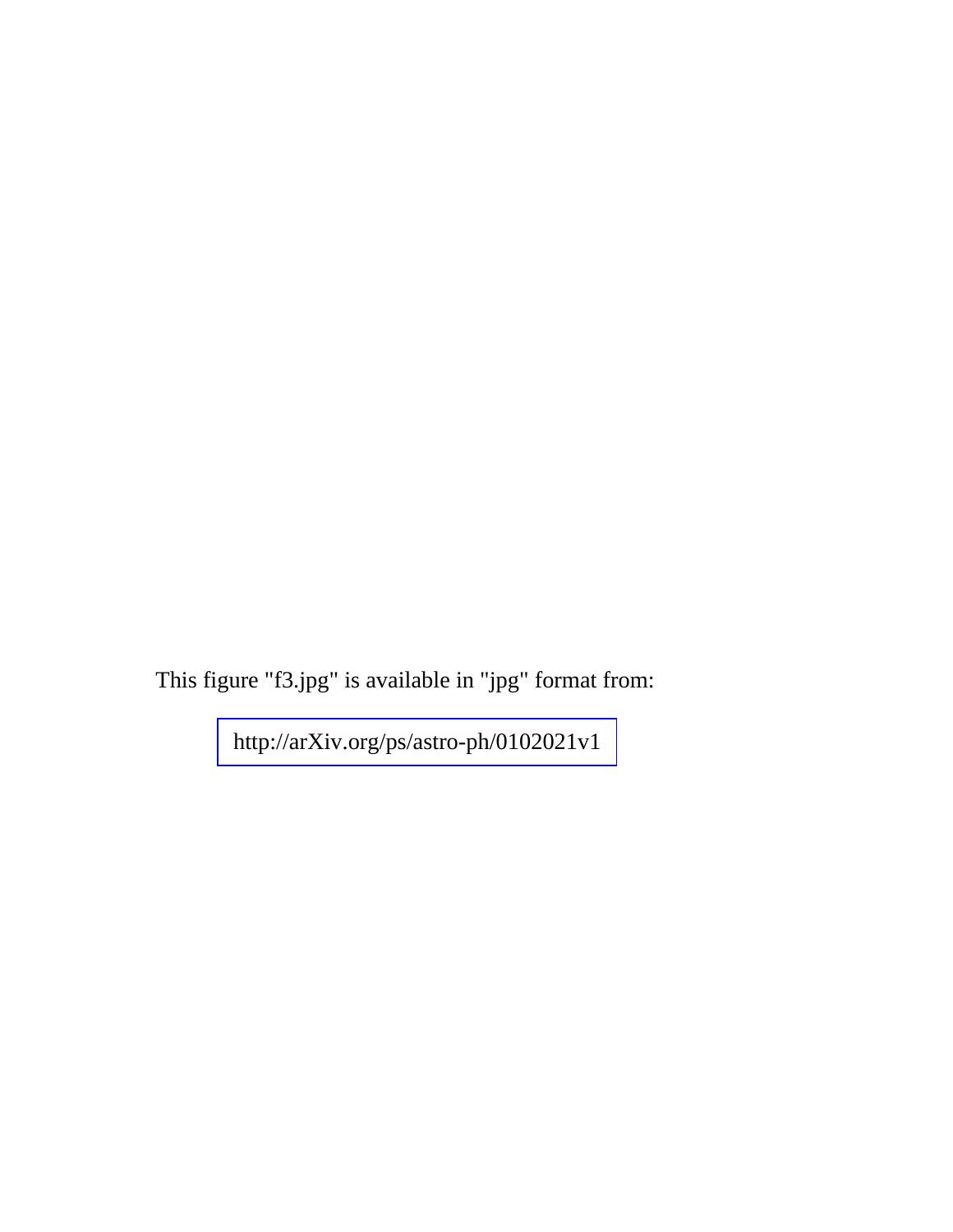This figure "f4.jpg" is available in "jpg" format from: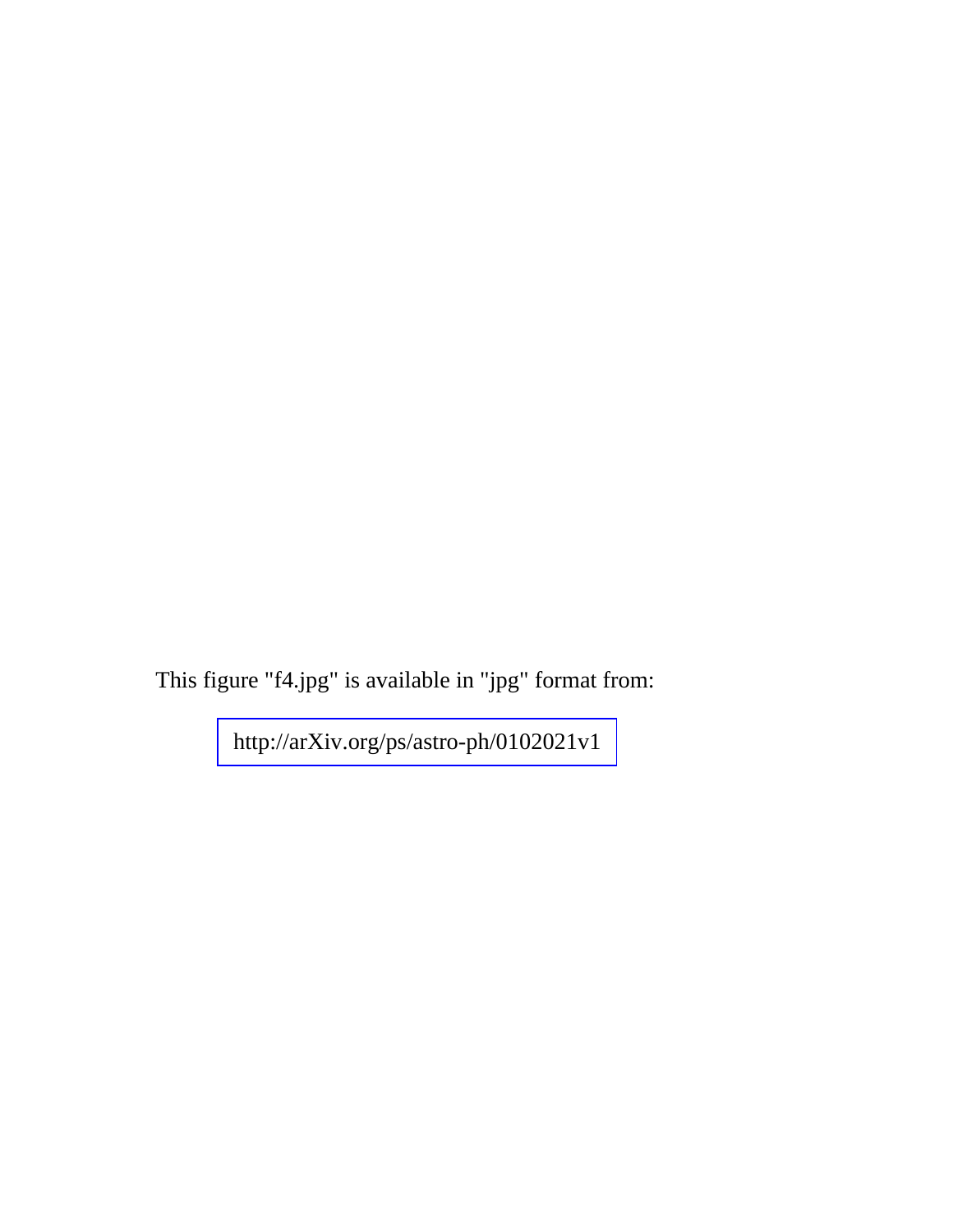This figure "f5a.jpg" is available in "jpg" format from: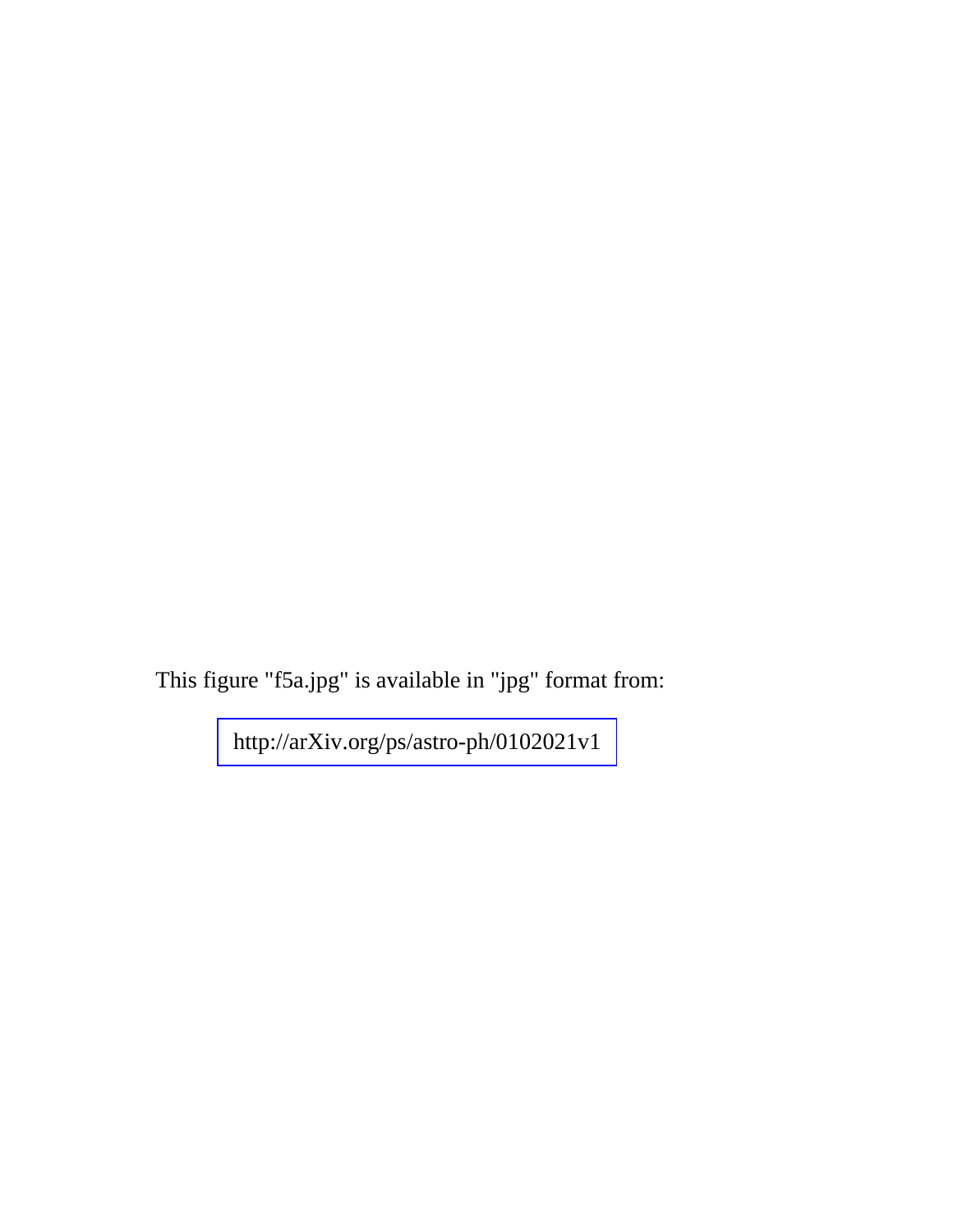This figure "f5b.jpg" is available in "jpg" format from: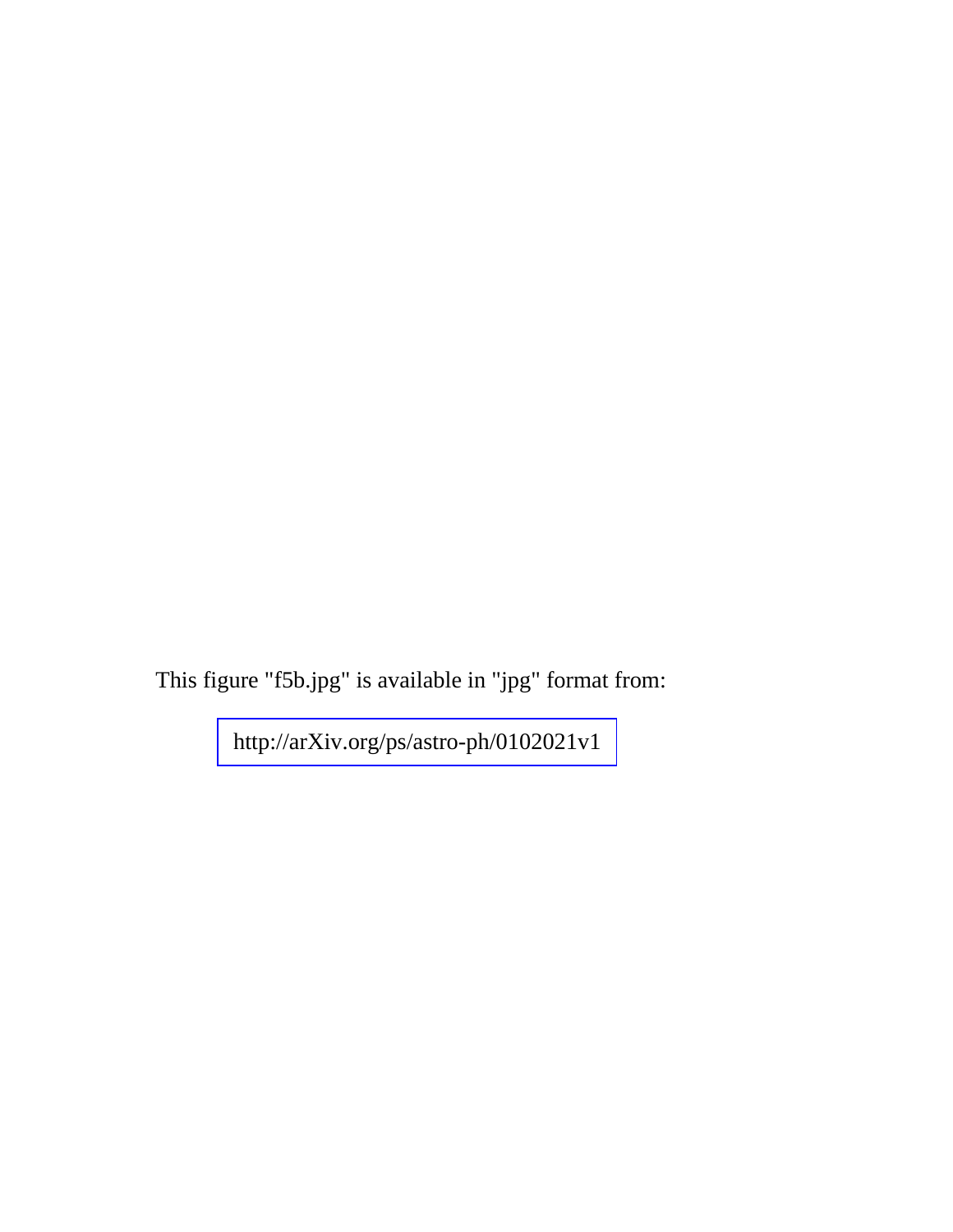This figure "f6a.jpg" is available in "jpg" format from: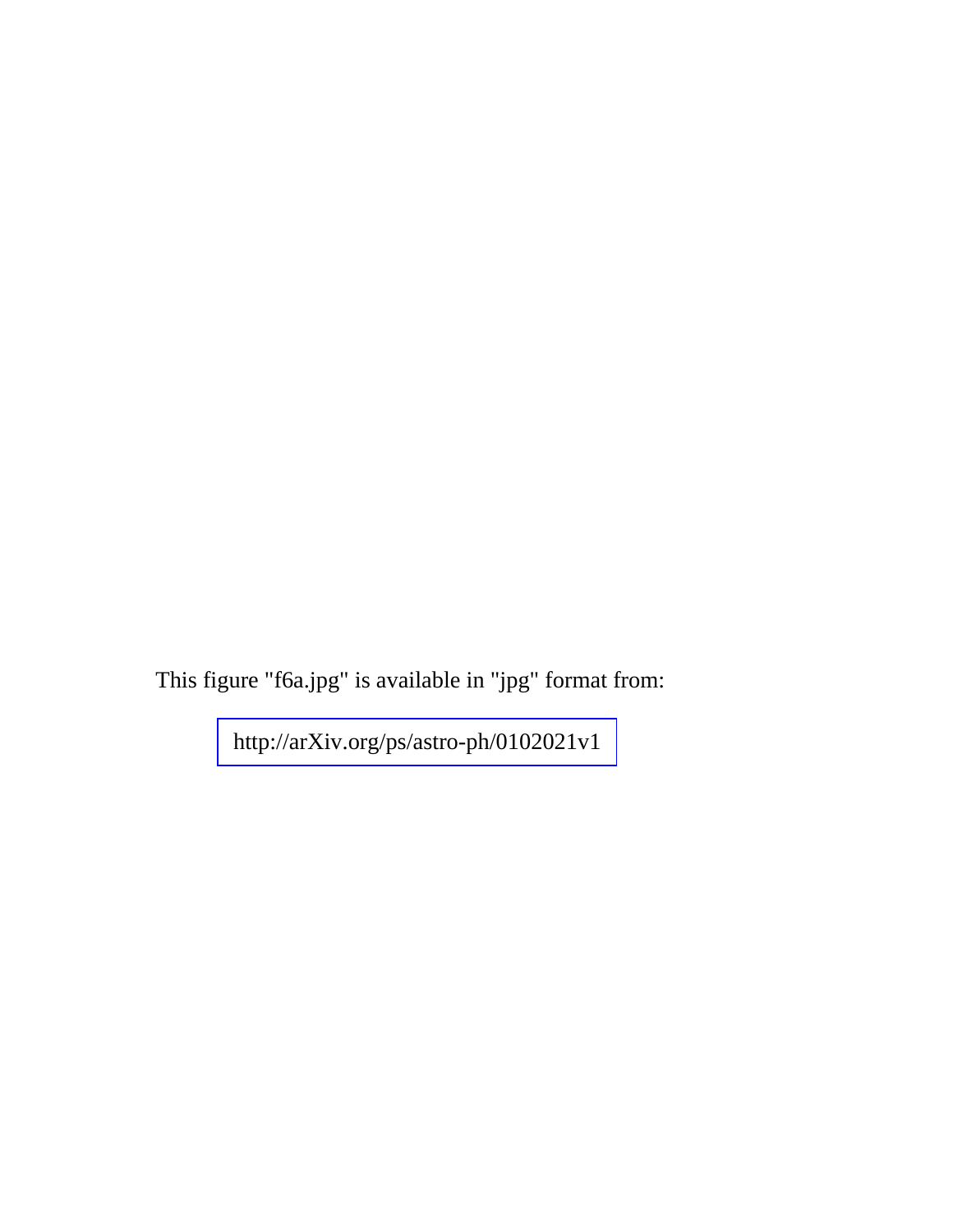This figure "f6b.jpg" is available in "jpg" format from: